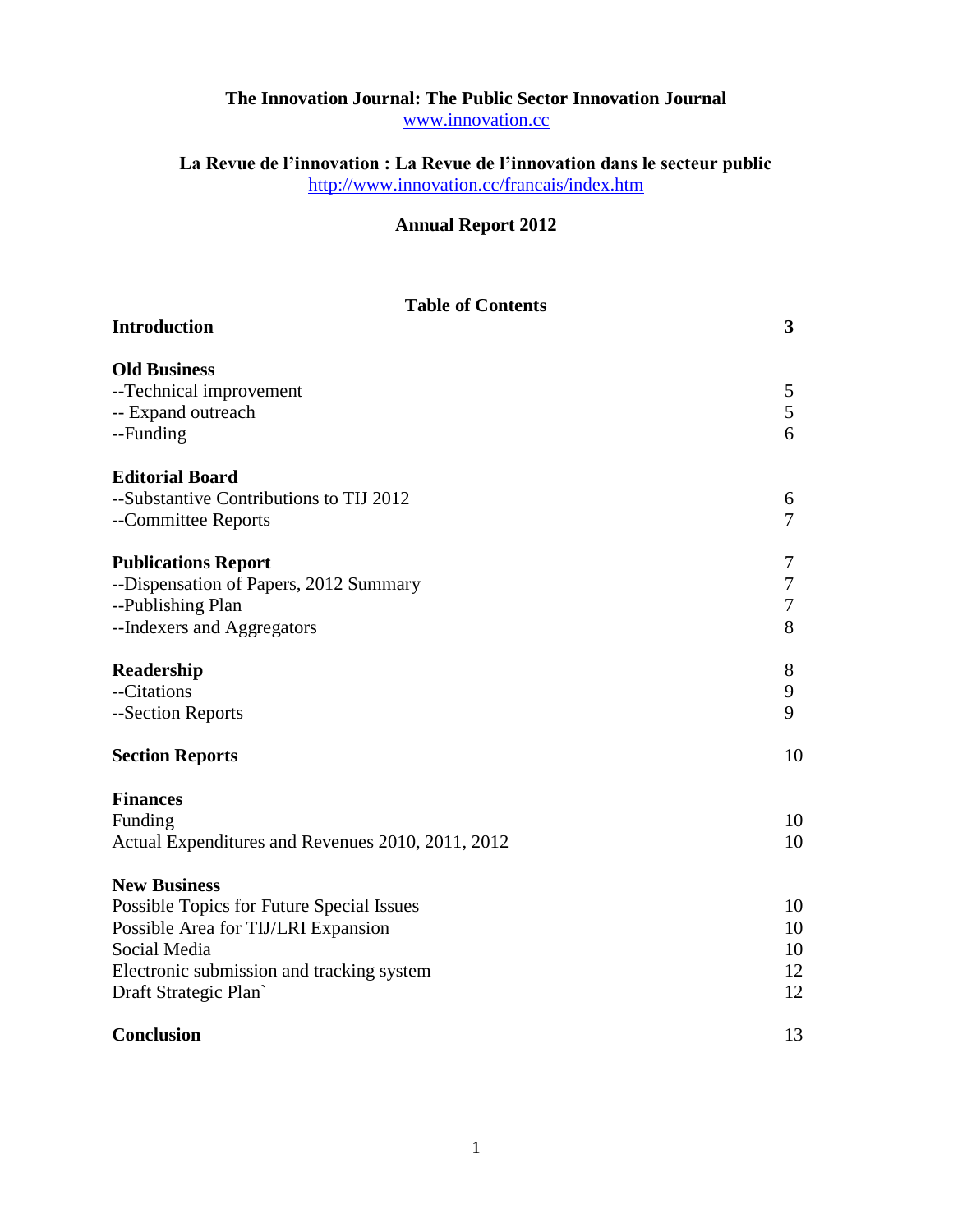# **Appendices:**

| Appendix A: Members of the Editorial Board                                    | 14                  |
|-------------------------------------------------------------------------------|---------------------|
| Appendix B: Substantive Contributions by Editorial Board to TIJ               | 16                  |
| Appendix C: Articles published by Editorial Board members in TIJ & Intentions | 18                  |
| Appendix D: Editorial Board Members Who Reviewed Papers for TIJ/LRI           | 20                  |
| Appendix E: Finance Committee Report                                          | 21                  |
| Appendix F: Proposed Strategic Plan                                           | attached separately |
| Appendix G: Readership Report                                                 | 22                  |
| Appendix H: Meaning of URL Statistics                                         | 27                  |
| Appendix I : Section Reports - La Revue de l'innovation                       | 31                  |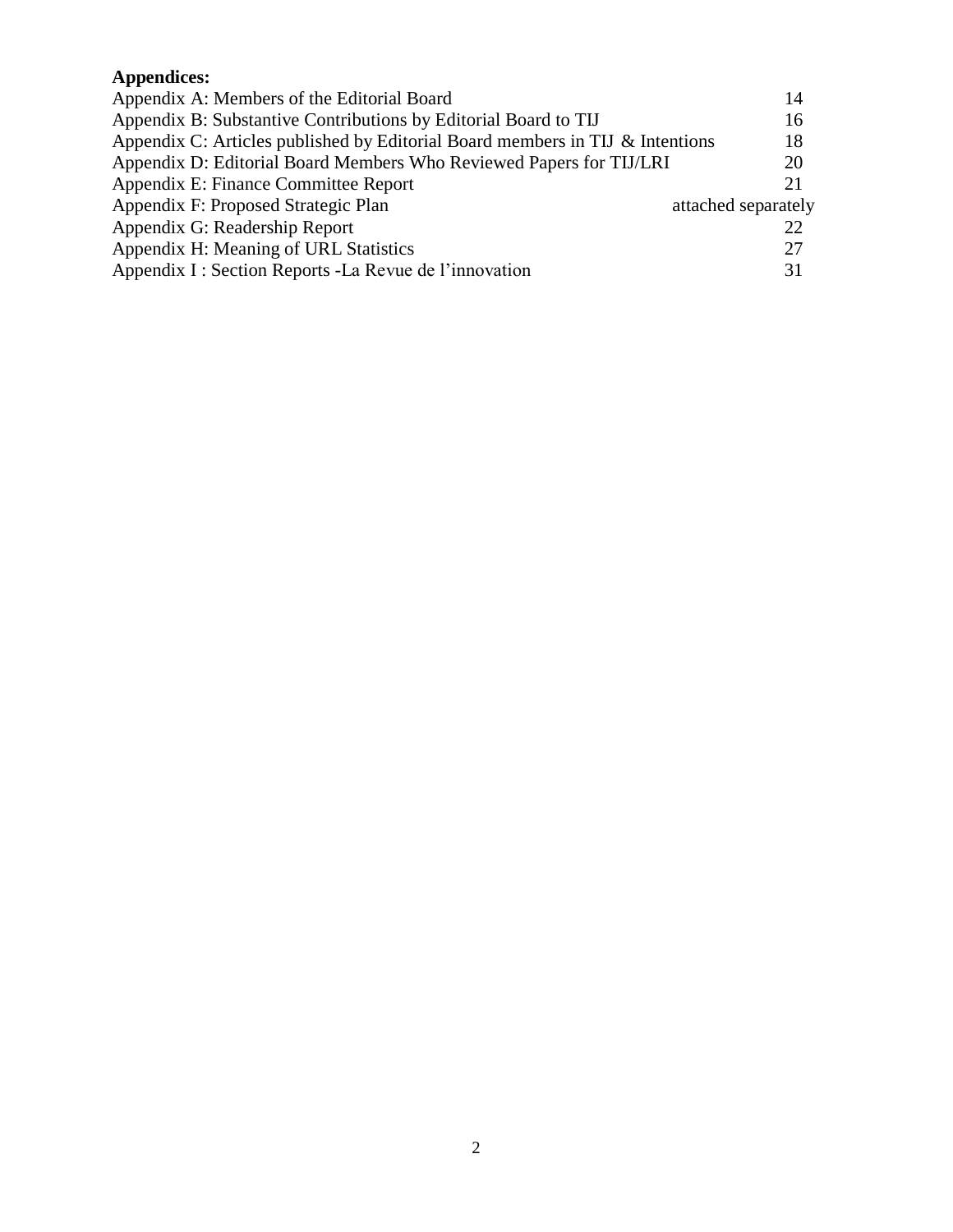#### **Introduction**

This was another bigger and better year for The Innovation Journal/La Revue de l'innovation (TIJ), especially at the level of citations, readers and more papers submitted. It was also a year of less revenue.

TIJ has probably reached a turning point, in several ways: in the volume of work involved, in the contribution of its editorial board, in the scope of its publishing, and in its need for more revenue.

First, the volume of work has become too large for the current team to handle. We continue to track papers manually. I continue to be the publisher, editor-in-chief, managing editor, editor, accountant and fundraiser. I tracked 98 articles during 2012. This is too much. We ask for your help to develop TIJ/LRI further and to take over some of the tasks. Please pay particular attention to the issues in italics, directed to members of the Editorial Board, below, and the request for you identify what you could do to support TIJ in the coming three years.

Second, some members of the editorial board are not responding or to requests to review papers or turned down requests more than once. Some of you have been with me from the beginning of TIJ, eighteen years ago. I am so grateful to you for this. I think we are all tired, and some of us feel it is time to move on. This is understandable and perfectly reasonable. Some members have taken this decision. Should you take it, I will not argue with you but I will miss greatly. *If anyone decides to resign, I would appreciate your advice on a replacement.*

Many other members of the team have been part of the editorial board for a much shorter period of time. As you know, we increased the requirements for members during the last renewal of membership in 2010 to included writing and publishing on public sector innovation in TIJ at least once in each three year period. Many journals have this requirement to be part of the substance as well as the judgement of the issues addressed. We have played an important role in creating a field of study called public sector innovation. If we are to become the core journal for developing these field, the members of its editorial board must be participants in this effort and, I believe, key developers of it. Ken Nichols and I are bringing forward a draft Strategic Plan for TIJ for your approval that proposes this role for TIJ. While other journals publish papers on this subject, no others are as key to what ought to be a field of study at the university level. Are any of you teaching units on public sector innovation in your courses? We need to produce the literature for these courses. I think online courses are using us considerably and I know in-person courses are using us some, as our readership statistics demonstrate*. I dearly hope that you will step up to this plate.*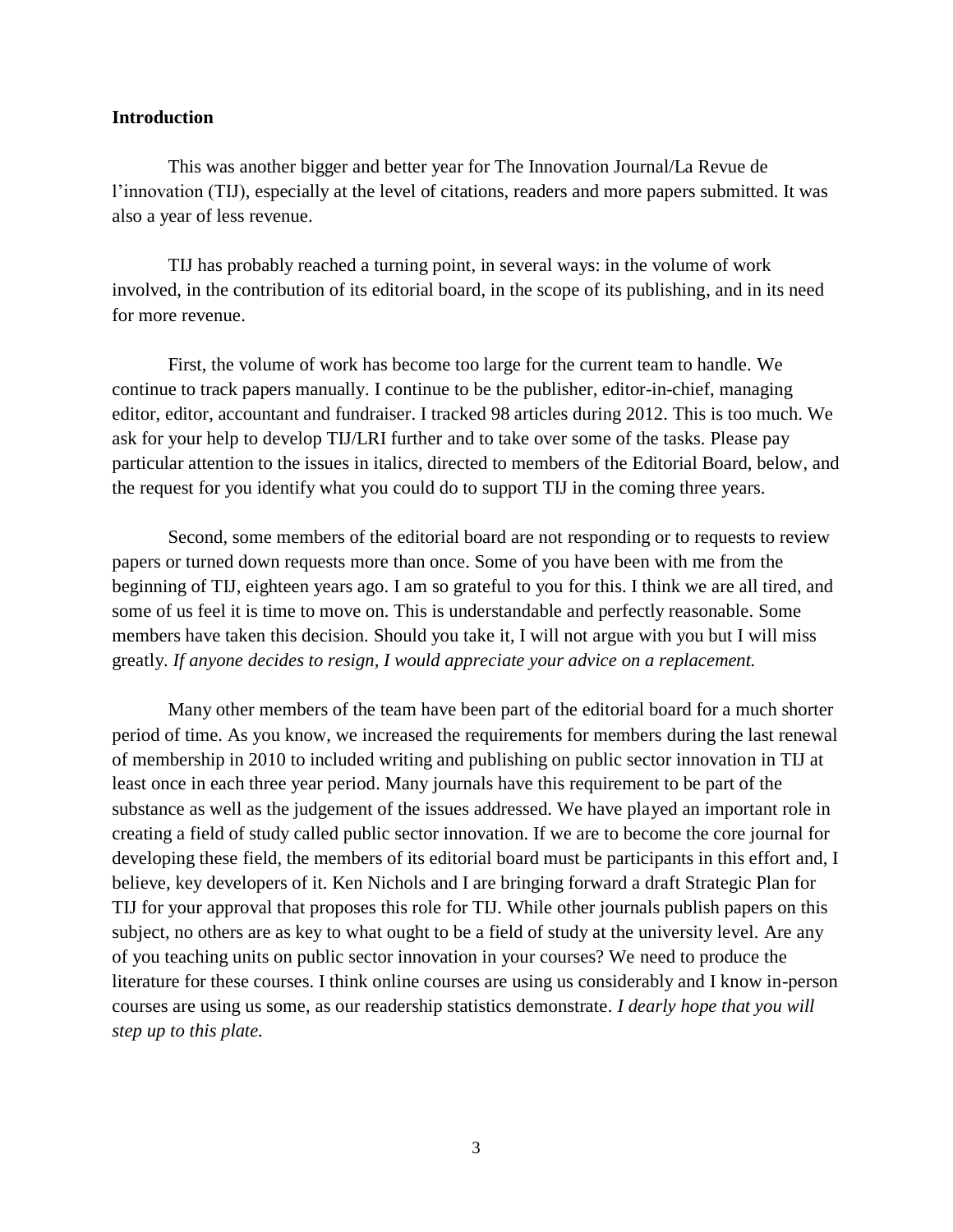The proposed Strategic Plan suggests some areas that need researching, such as an analysis of what we have learned through a review of the literature. I hope some members of the Editorial Board will consider writing on these topics.

Third, some ideas have been proposed that I would appreciate your reaction to and either your support or rejection of them. Please do not suggest approval of new activities from the Strategic Plan or New Business if you are not willing to take on responsibility related to at least one of these activities. I cannot take on additional responsibilities as I already work many hours every day on TIJ.

Lastly, TIJ continues to need subsidies. It primarily receives them from me. We are not raising enough money to cover our expenses through fundraising. The Paypal donation option has not (perhaps yet) produced much revenue. I note that Wikipedia took about three years to start receiving any substantial amount of revenue through donations; however, we are not Wikipedia. This year the Finance Committee has recommended installing pop-ups to ask for donations once a reader has been on the site for five minutes. I have consulted with my web designer about this and his response is included with their report.

The other options we have, in my opinion, are first, to start charging for access to TIJ. My dream for TIJ is that it should be freely accessible without cost but I have not found a way to fund it and I cannot go on providing substantial subsidies on an ongoing basis. Charging for TIJ would be a risk, as academic and often public library readers have free access through the aggregators that we have contracts with. It would take a substantial investment of time and money to move into charging for TIJ. We are trying to move ahead to start using an electronic submission system for TIJ. The system would allow us to charge, and as we make the move would probably be the time to also start charging. If we do not solve this problem, we face shutting down a very successful journal. Ian Roberge has agreed to manage the transition to an electronic submission system.

The second option is to shut the TIJ down. This is a real risk but not my favourite option. At the same time, I have retired and am on a fixed income. So far during 2013, I have deposited \$5300 of my own money in TIJ bank account.

*I would appreciate your advice and support in this regard. How can we fund TIJ on an ongoing basis?* Eleanor Glor, Editor-in-Chief June 9, 2013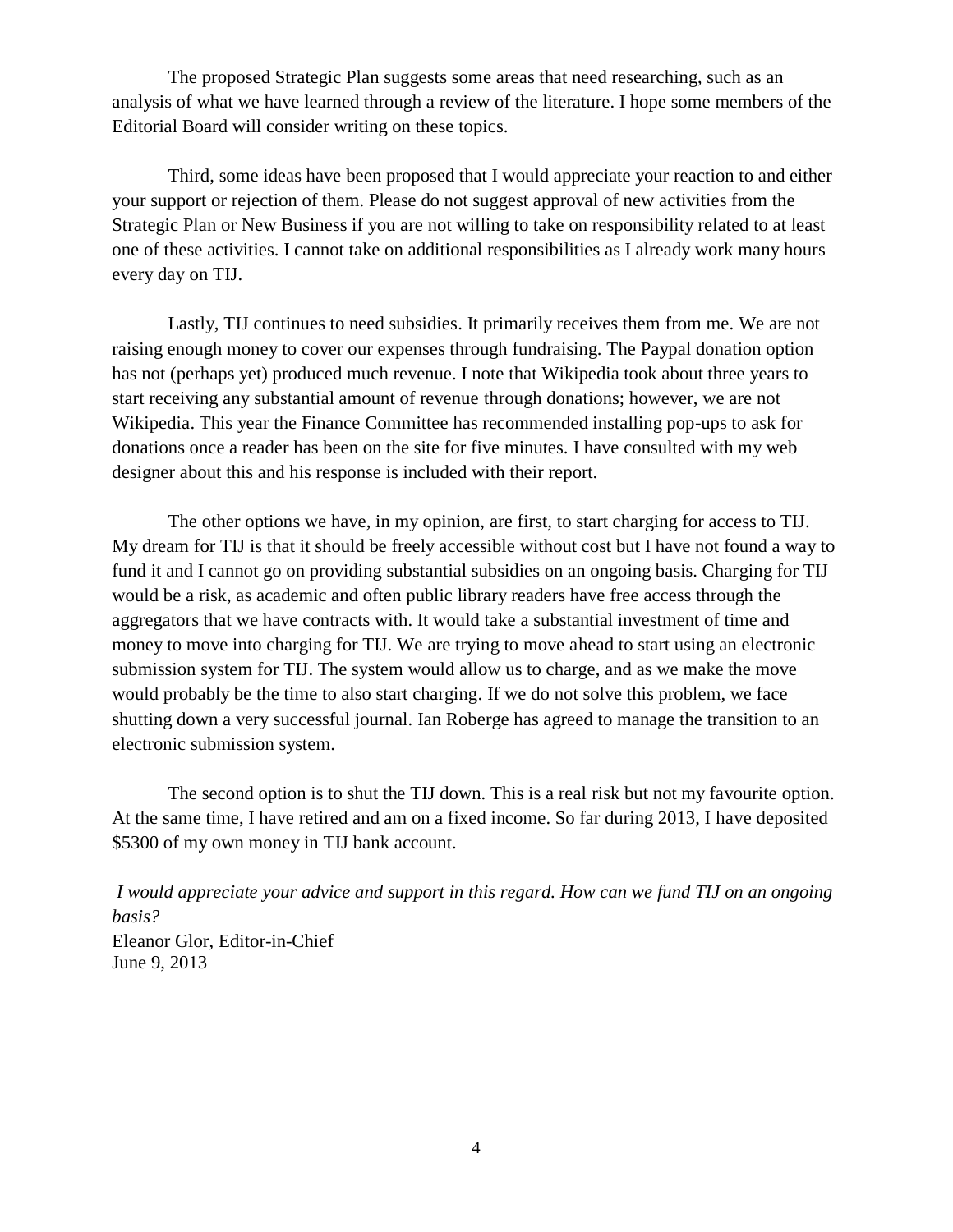### **Old Business – from 2012 Editorial Board Meeting**

#### **Technical Improvements:**

A. *Implementing Open Journal Systems (OJS)*, a professional publishing and content management system: [http://en.wikipedia.org/wiki/Open\\_Journal\\_Systems.](http://en.wikipedia.org/wiki/Open_Journal_Systems) The Open Journal Systems provides a secure means of conducting blind peer reviews and copyediting.

**Background:** York University Library (with the facilitation of Ian Greene) offered to help us get onto a free electronic submission system developed by Simon Fraser University as one of York's journals. Eleanor had a look at which other journals at York U. were using it. None was an actively publishing journal like us. Ian Roberge had a look recently and reported that there are now actively publishing journals listed.

*Issues:* It would be a mammoth job and costly to move it over. It would also increase the number of links to access our articles, although Ian Roberge reports there have been some recent technical improvement in this regard. Eleanor's experience with such systems is that they are hard to learn and time-consuming for the submitter, but that eventually make things easier. Such a system would make managing papers easier for the editorial team.

*Possible resolutions: Ian Roberge has volunteered* to look into TIJ using the system York University. His report appears later in the 2012 report.

B. *Digital Object Identifier.* As an online Journal, we should try to get Digital Object Identifiers (DOIs) as it provides permanent, stable links to our content. To learn more, please see here: <http://www.weizmann.ac.il/home/comartin/doi.html>

*Would someone on the Editorial Board be willing to look into this? Is there a fee? If so, how much?*

#### *C. Should TIJ Develop a Presence in the Social Media?*

JR Reagan had volunteered to develop a presence for TIJ in social media, but has resigned from TIJ. Would anyone else be interested in taking up this task?

D. Nassera Touati made the following suggestion at the Annual Meeting last year: "It would be helpful to have statistics *updated monthly or each 3 months on the web site*  : it a good incentive. .Nassera `Touati" I consulted my web advisor about this idea. It is quite a lot of work to produce the dashboard, and in his experience it is not a useful tool. He has taken his stats down from his own web site. Eleanor

#### **Expand Outreach**

**E.** *Increase engagement of board members* as peer reviewers, section editors, copyeditors, and writers. We need more reviewers in order to improve the quality of the work we accept and distribute the reviewing effort across the board members. Without this support, continuing to strengthen the reviewing process will become difficult.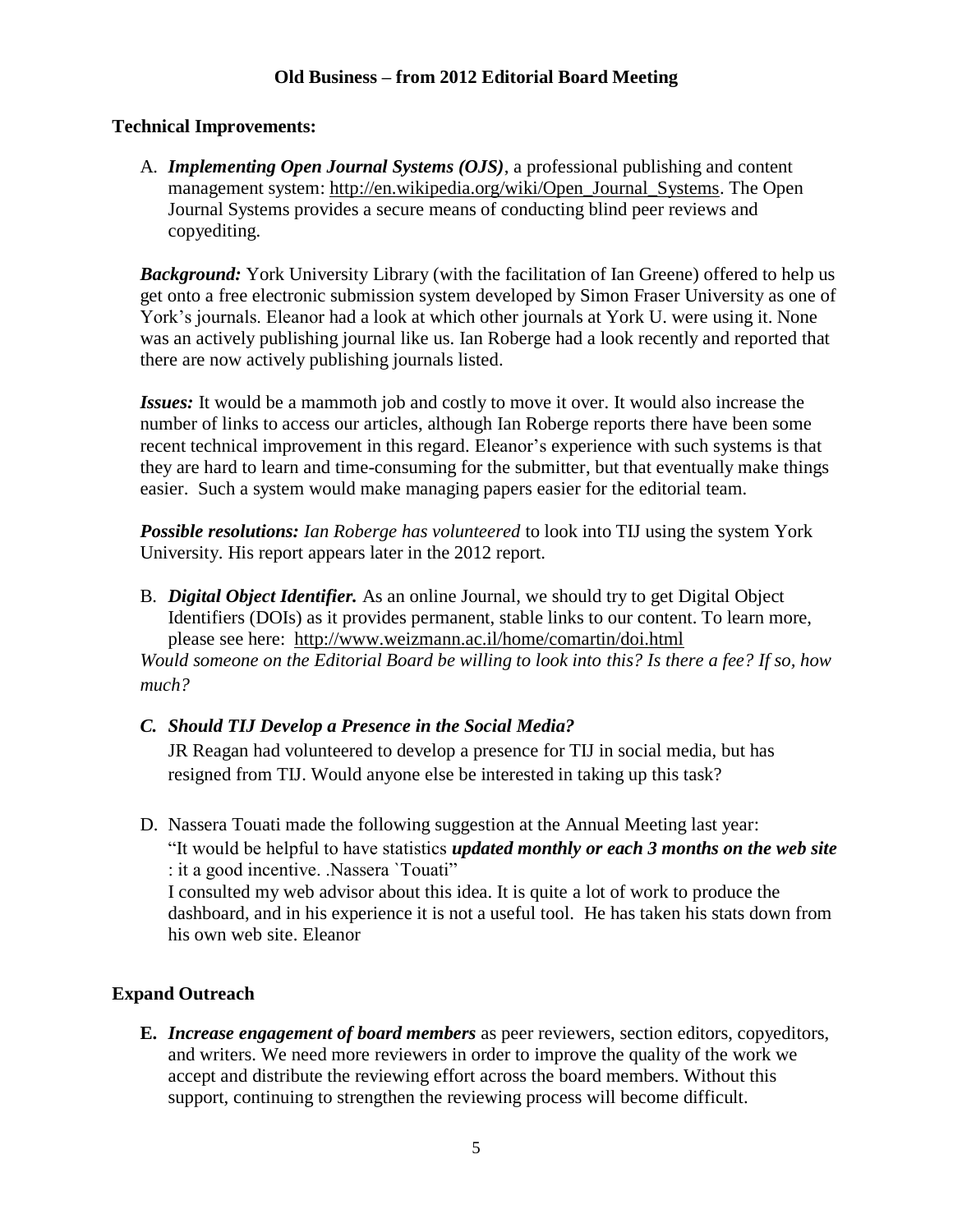*This continues to be a problem. Other journals have it too. Suggestions for new members for TIJ team are requested, along with information on their credentials and email addresses.*

*As suggested at last year's meeting, would members please articulate and place your name below describing what contributions you expect to make to TIJ in 2013-14"*

#### **Funding**

*SSHRC aid to scholarly journals application*. SSHRC runs on a three-year cycle with these applications. The next opportunity to apply will presumably be June 2014.

Installation of a Paypal donation button was recommended by the Finance Committee. It was installed in about March 2012--thank you to Jerry Hammersmith for figuring out how to install it. The button has been announced in almost all issues since then. Almost no donations were received. In 2013, \$250 has been received so far.

#### **Editorial Board**

Editor-in-Chief: Eleanor Glor Senior Associate Editor: Mario Rivera La Revue de l'innovation Editor : Sanni Yaya; Assistant Editor : Ian Roberge Discussion Papers and Case Studies Editor: Michael Popejoy Book Reviews Editor: Howard Doughty

Thank you to the special editors for 2012 - Eva Sørensen and Jacob Torfing, Roskilde University, Denmark.

The members of the Editorial Board are listed in Appendix A. Several members resigned from the Editorial Board during the first half of 2013, including JR Reagan, Partha Banerjee, Ken Kernaghan, Carole Lalonde, and Donald Officer. Our thanks are given to them for their contribution to TIJ. A new member was appointed to the Editorial Board, Caroline Andrew, Director, Centre on Governance, University of Ottawa, Canada.

#### **Substantive Contributions to TIJ 2012**

The SSHRC response to TIJ's 2011 application emphasized that the Editor-in-Chief was doing a disproportionate amount of the work for TIJ and that Editorial Board members could do more. This section attempts to outline what the Editorial Board has been doing. Appendix B contains a report on substantive contributions by Editorial Board members to TIJ during 2012. Two messages are clear from this report: the Editor-in-Chief is doing too much, and the editors of the special issues are doing as much work as TIJ editors. The latter was a surprise. The papers published by the members of the Editorial Board in TIJ from 2010 to 2013 are listed in Appendix C, along with the intentions of other members. The members of the Editorial Board who reviewed papers and how many they reviewed are outlined in Appendix D.

The Editor-in-Chief attended the International Research Society for Public Management (IRSPM) conference in Rome in April 2012 (as did Ian Roberge) and made contact with a number of Europeans publishing about public sector innovation such as Stephen Osborne,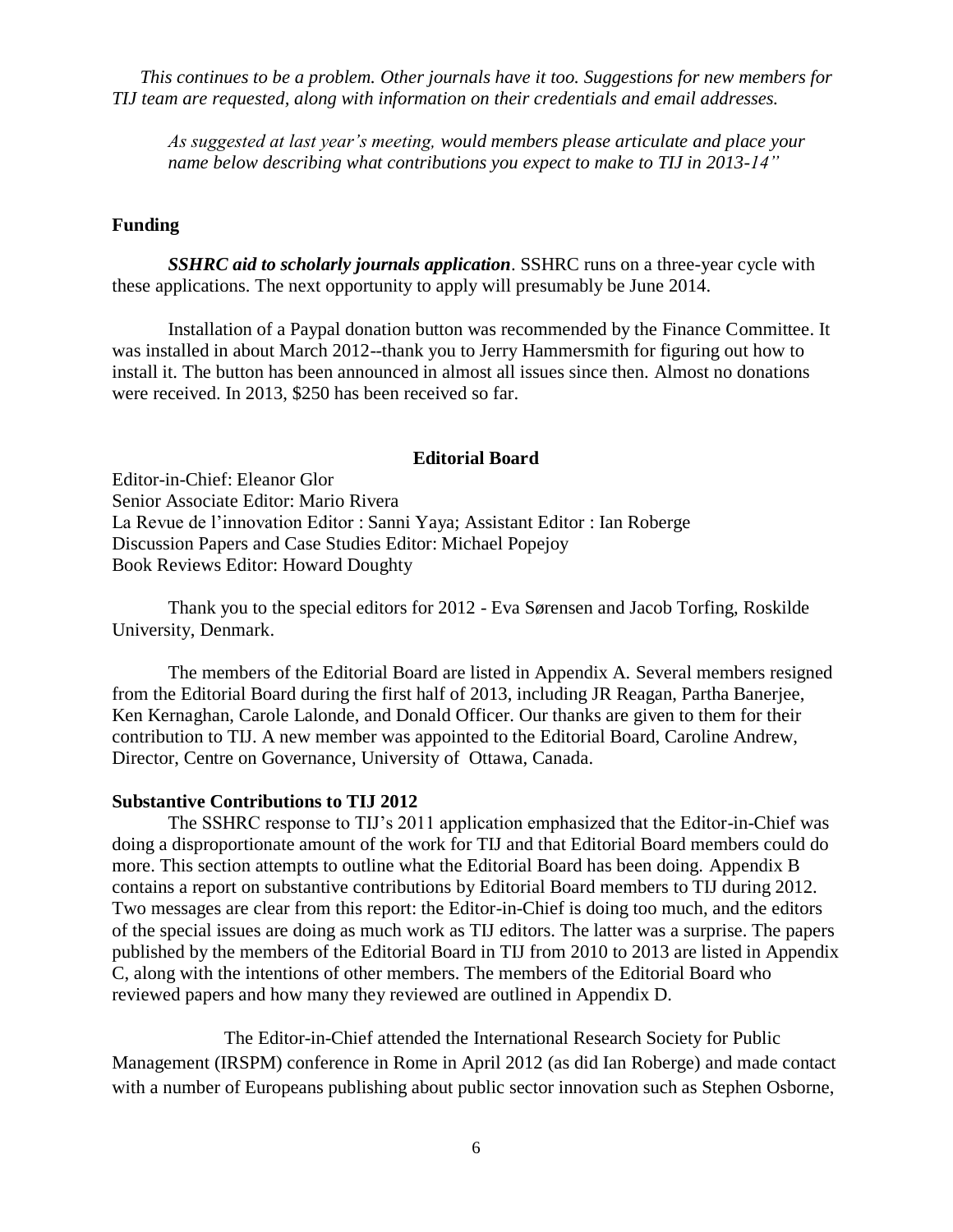chair of the Special Interest Group on Innovation and Change in Public Services (SIGIPS) within the IRSPM. Some papers have been submitted by authors contacted at the conference.

### **Committees**

TIJ has three committees, a Finance Committee, consisting of, Monica Dowling, Jerry Hammersmith and Barbara Wake Carroll; a Strategic Planning Committee, consisting of Ken Nichols and Eleanor Glor; and an ad hoc SSHRC application committee, consisting of Mario Rivera, Jack Smith, Howard Doughty, and Jerry Hammersmith (edit/comment). Partha Banerjee has resigned from the SSHRC committee. The report on possibilities for electronic submission systems was prepared by Ian Roberge.

## **Committee Reports**

The *Finance Committee* explored the idea of advertising pop-ups in TIJ. The Finance Committee Report is attached as Appendix E.

The *Strategic Planning Committee* has suggested a number of augmentations to the activities of TIJ. Implementation of these would be dependent on Editorial Board members volunteering to spearhead the initiatives. The draft Strategic Plan is attached as Appendix F. Its implementation is dependent on Editorial Board volunteers.

The *SSHRC Application Committee* did not meet this year as SSHRC did not have a competition. SSHRC's last competition was held in 2011; it is held every three years.

## **Publications Report**

## **Dispensation of Papers, 2012 Summary**

- --Rejected: 33
- --Withdrawn: 1
- --Approved: 35. This is a 50.7% approval rate, including special issues with invited papers
- --Total papers review completed: 69
- $-$ Average time completed papers in process: 233.83 divided by  $56 = 4.2$  months
- --Papers in process (i.e. review incomplete) January 1, 2013: 29
- --Total papers dealt with during 2012: 98

## **Issues and Papers - Three Issues Published**

*[Issue 1](http://www.innovation.cc/volumes-issues/vol17-no1.htm)* - Edited by Eva Sørensen and Jacob Torfing, Roskilde University, Denmark - Introduction, 8 peer-reviewed articles, 2 book reviews, [resources on collaborative governance.](http://www.maxwell.syr.edu/parc/eparc/) *[Issue 2](http://www.innovation.cc/volumes-issues/vol17-no2.htm)* - Open Issue – 5 peer-reviewed articles, 5 book reviews *[Issue 3](http://www.innovation.cc/volumes-issues/vol17-no3.htm)* - Open Issue – 4 peer-reviewed articles, 3 discussion papers, 1 case study, 8 book reviews.

## **Numbers of Papers Published**

The Senior Associate Editor reported seven articles reviewed, three accepted, three rejected, and one deemed not right for TIJ. Two case studies and three discussion papers were published. Fourteen book reviews were published. The Editors of La Revue de l'innovation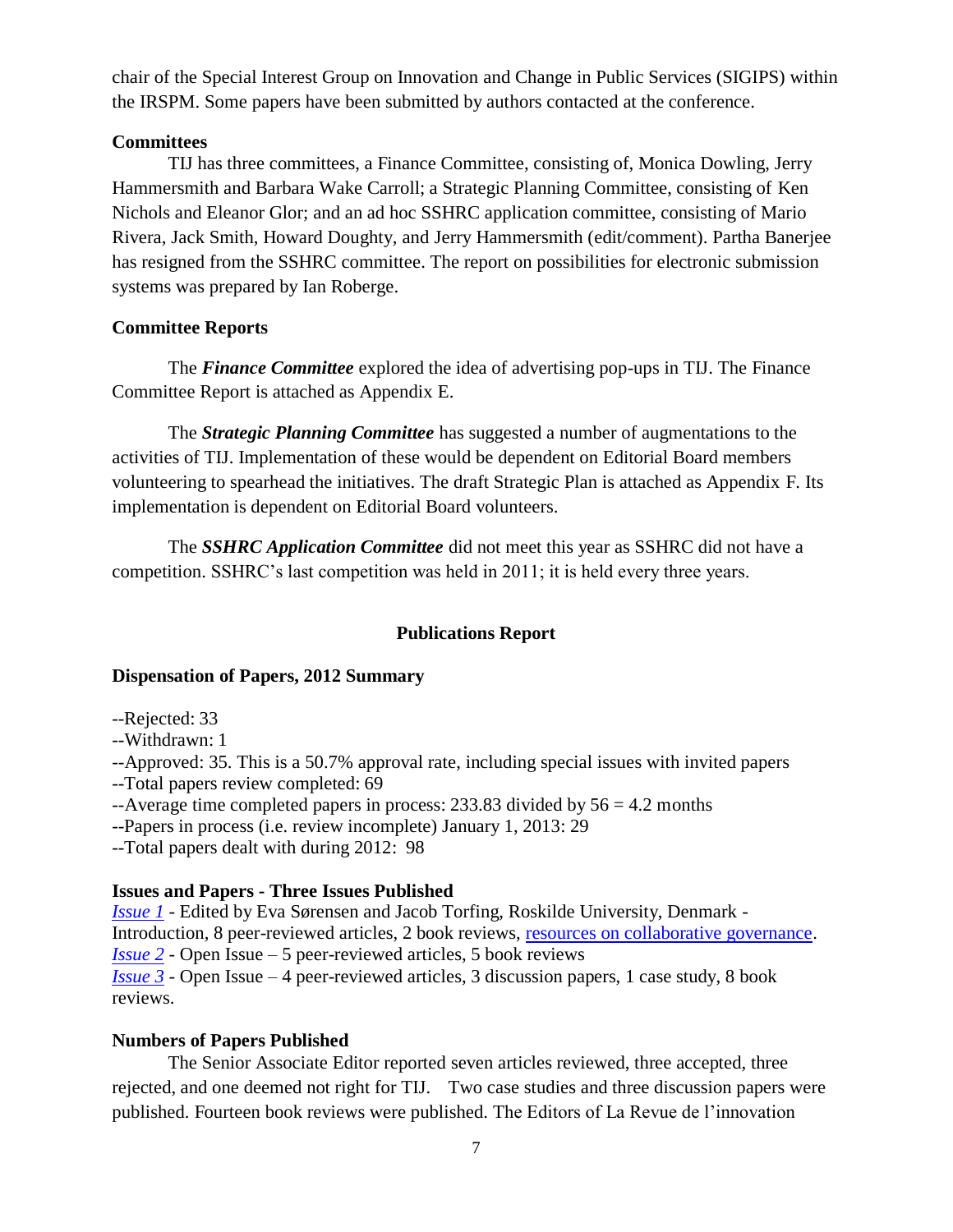reported seven articles were submitted in French and two articles were published in French during 2012.

## **Publishing Plan**

TIJ's publishing plan for the next six issues is as follows. Volume 18(2) 2013 Special Issue on [Intersectoral Collaboration](http://www.innovation.cc/call-for-papers/call_papers18collaboration2011english2divay.pdf) Volume 18(3) 2013 Open Issue Volume 19(1) 2014 Special Issue on [Special Issue on Democracy](http://www.innovation.cc/call-for-papers/call_papers_vol19%281%292013_democracy5apd.pdf) Volume 19(2) 2014 Open Issue Volume 19(3) 2014 Open Issue

### **Indexers and Aggregators**

TIJ and LRI were indexed by the following during 2011:

- 1. Ulrich's International Periodicals Directory (Proquest)
- 2. CSA Worldwide Political Science Abstracts (Proquest)
- 3. Political Science full text (ProQuest) (new)
- 4. EBSCO
- 5. Cabell's Directory
- 6. Scopus

Political Science full text was added during 2012. Also during 2012, H.W. Wilson and EBSCO amalgamated and the name Wilson has disappeared. TIJ has not yet heard from Thompson about indexing—Sanni Yaya is handling this.

### **Readership - Calendar Year 2012**

TIJ had a large number of readers again during 2012. See Appendix G for the full report. Readership may be aided by the table of contents sent out by the Editor-in-Chief for each of the three issues published. Visits to the website are compared below for 2008 to 2012.

|                                                | 2012      | 2011      | 2010      | 2009                | 2008                | <b>Increase</b><br>$2012$ to<br>2008 |
|------------------------------------------------|-----------|-----------|-----------|---------------------|---------------------|--------------------------------------|
| <b>Visits</b><br>(Sessions)                    | 553,975   | 484,240   | 393,606   | 282,013             | 275,397             | 101.15%                              |
| Page views<br>$(HTML)*$                        | 1,983,270 | 1,798,425 | 1,398,569 | 1,002,053           | 978,548             | 50.6%                                |
| <b>Hits</b><br>$(HTML+PDF+$<br>$images + CSS)$ | 2,220,665 | 2,049,112 | 1,673,292 | 1,198,888           | 1,170,766           | 89.7%                                |
| Visits-to-<br>visitors ratio                   | 5.53      | 4.82      | 3.88      | 3.22<br>$(2009-20)$ | 2.54<br>$(2008-09)$ | 117.7%                               |

\* TIJ no longer publishes articles in HTML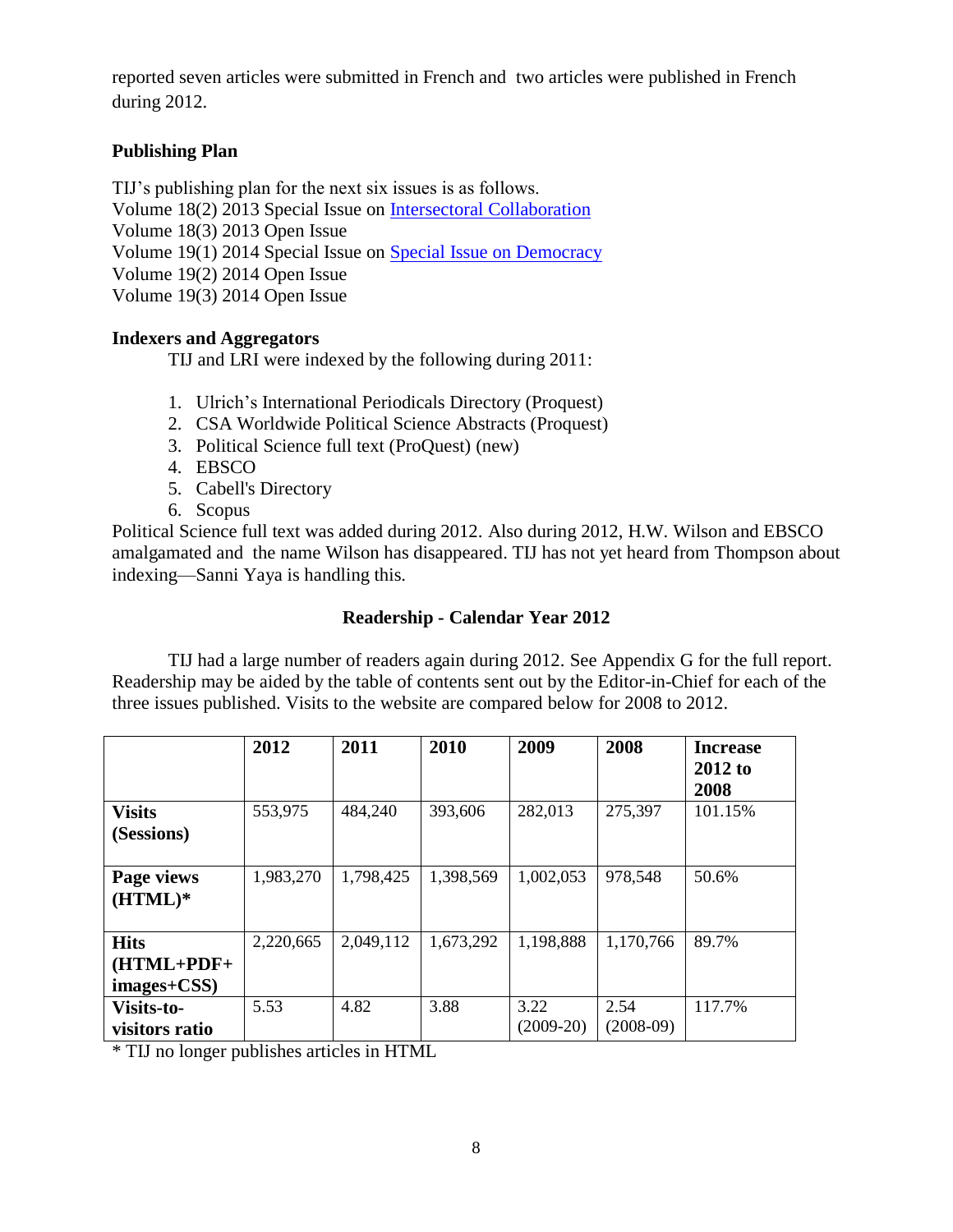TIJ had a substantial increase in readers again in 2012. The special issue on collaboration published in January 2012 appears to have drawn a large number of readers. While collaboration is a popular issue at the moment, special issues also reach out to new reader communities.

TIJ defines a reader as someone who stays on the website for longer than 30 seconds. This definition eliminates search engines (who only remain for seconds) and those who did a search on a related word or words, but were not looking for TIJ. According to this definition, TIJ had 62,023 readers during 2012. This was an increase from 52,206 in 2011. Based on the report of page views per month it appears that much of the increase was due to the special issue on Collaborative Innovation in the Public Sector.



#### **Page views per month, Jan. 2005-Dec. 2012**

TIJ was read in 145 countries during 2012. The ranking of countries from which most readers came is similar to that in 2011. Germany moved up in ranking from  $12<sup>th</sup>$  in 2011 to 9<sup>th</sup> in 2012 and Ukraine from 51<sup>st</sup> to 18<sup>th</sup>. Singapore moved down from 10<sup>th</sup> to 12<sup>th</sup> and .org (nonprofit organizations) moved from  $13^{th}$  to  $15^{th}$ .

Some uses to which the URL data can be put are outlined in Appendix H.

#### **Citations**

A search of Google Scholar found 101 papers published in TIJ had been cited. They were cited 591 times, ranging from 49 citations to 1 citation. Of these, 19 were cited once. This compares to 356 citations found a year ago. The five most cited papers are listed below.

1. [Complex Adaptive Systems and the Diffusion of Innovations,](http://www.innovation.cc/peer-reviewed/rogers-adaptivesystem7finalv10i3a3.pdf) by Everett M. Rogers, Una E. Medina, Mario A. Rivera, and Cody J. Wiley, all of University of New Mexico, USA, Volume 10, Issue 3, 2005. Cited by 49.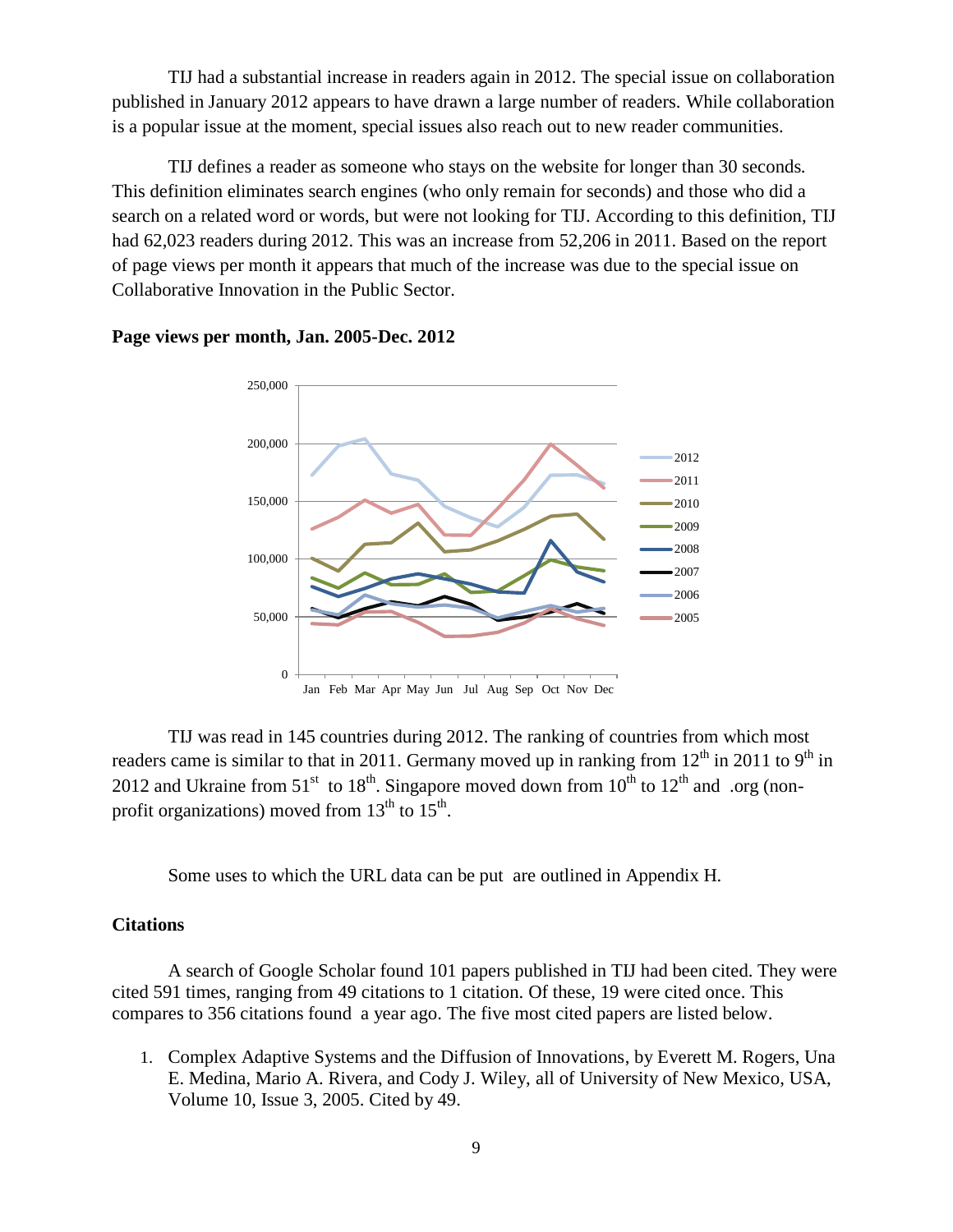- 2. [Don't just do something, stand there! Revisiting the issue of risks in innovation in the](http://innovation.cc/scholarly-style/bhatta-risks.pdf)  [public sector,](http://innovation.cc/scholarly-style/bhatta-risks.pdf) by G Bhatta, Volume 8, Issue 2, 2003, article 3. [Cited by 32.](http://scholar.google.ca/scholar?cites=7890633745650150300&as_sdt=2005&sciodt=0,5&hl=en)
- 3. [The diffusion of e-learning innovations in an Australian secondary college: strategies and](http://www.innovation.cc/scholarly-style/jebeile-reeve-elearning.pdf)  [tactics for educational leaders,](http://www.innovation.cc/scholarly-style/jebeile-reeve-elearning.pdf) by S. Jebeile, Volume 8, Issue 4, 2003, article 2. [Cited by](http://scholar.google.ca/scholar?cites=854485082706919690&as_sdt=2005&sciodt=0,5&hl=en)  [23.](http://scholar.google.ca/scholar?cites=854485082706919690&as_sdt=2005&sciodt=0,5&hl=en)
- 4. [Key factors influencing innovation in government,](https://innovation.cc/scholarly-style/key-factor-gor.pdf) by ED Glor, Volume 6, Issue 2, 2001, article 1. [Cited by 21.](http://scholar.google.ca/scholar?cites=16260896893035755587&as_sdt=2005&sciodt=0,5&hl=en)
- 5. [Innovation in healthcare delivery systems: a conceptual framework](https://innovation.cc/scholarly-style/omachonu_healthcare_3innovate2.pdf) by Vincent K. Omachonu and Norman G. Einspruch, Volume 15, Issue 1, article 2, 2010. [Cited by 20.](http://scholar.google.ca/scholar?cites=18082371532437631031&as_sdt=2005&sciodt=0,5&hl=en)

A twenty-four page list of the cited papers, and how many times each was cited, is available on TIJ website under About.

#### **Section Reports**

The editors of La Revue de l'innovation, Sanni Yaya and Ian Roberge, report that two papers were published in French during 2012 and seven were considered. A special issue on collaborative governance will be published during 2013 mostly in French and they are developing other plans. Their report is included in Appendix I. The other section leaders did not submit reports.

J.R. Reagan resigned as the Editor of the Case Studies section of TIJ this year. Michael Popejoy has assumed responsibility for both the Case Studies and Discussion Papers sections of TIJ. Thank you, Michael.

Peer-reviewed papers – no report Discussion Papers and Case Studies – no report Book Reviews-no report

#### **Finances**

#### **Funding**

As indicated in the Committee Reports section, the Finance Committee has recommended that requests for donations be more prominent on TIJ/LRI home pages and that the use of popups to reinforce TIJ requests for donations. Currently a reminder is included in each email announcing a new issue of TIJ.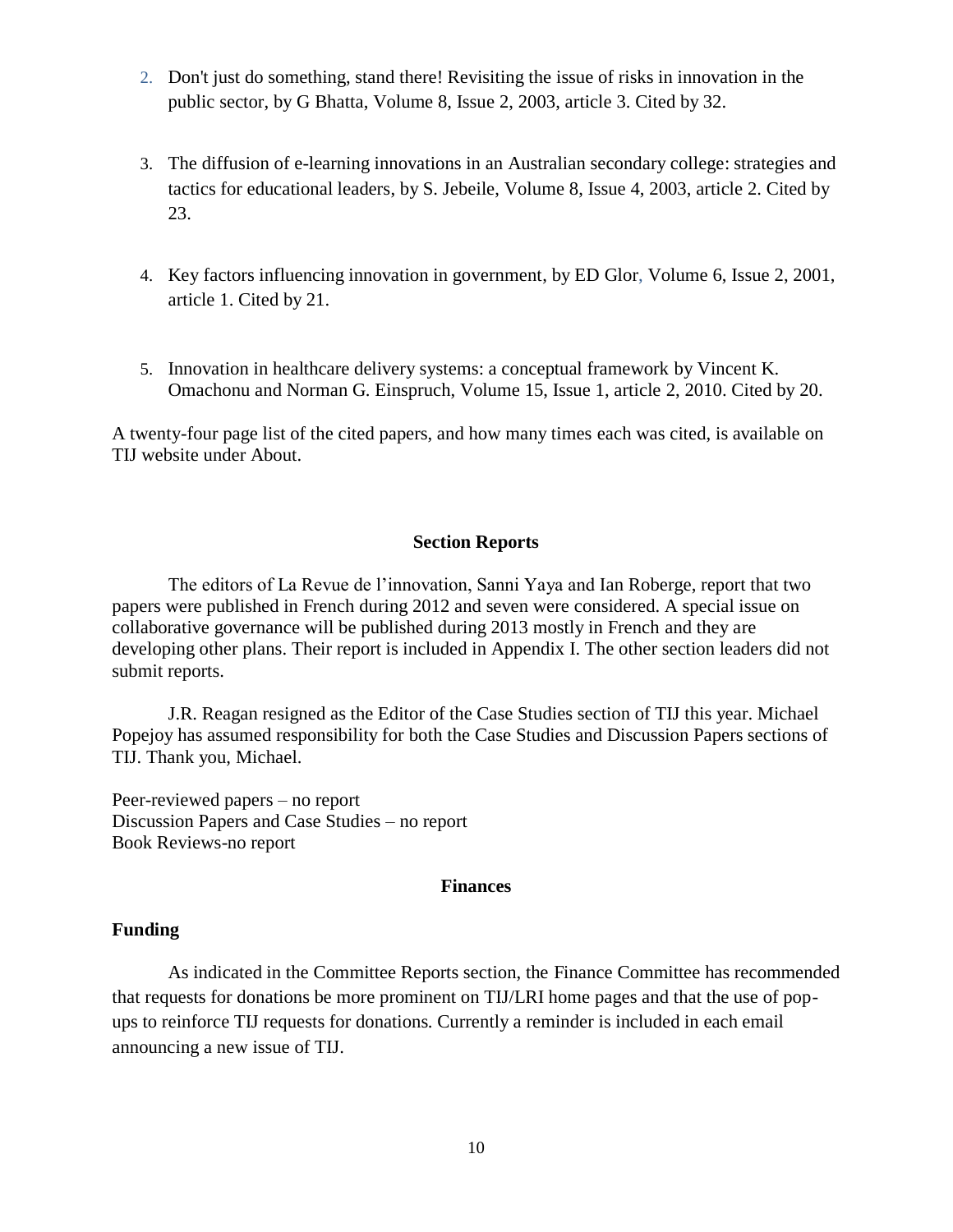### **Actual Expenditures and Revenues 2010, 2011, 2012**

Expenditures are going up and revenues are inadequate for the costs. Actual expenditures and revenues for the last three years were outlined in Appendix J for members of the Editorial Board only.

#### **New Business**

#### **Possible Topics for Future Special Issues**

TIJ has covered a number of topics, but many remain possible.

- 1. Analysis of the public sector innovation literature. What have we learned? What remains to study?
- 2. What public policy innovations have been implemented and what policy innovations are required to take action on climate change?
- 3. Public sector innovation concepts

4. Teaching public sector innovation . This could include suggested curricula. *Suggestions for other topics and editors are welcome.*

#### **Possible Area for TIJ/LRI Expansion**

An idea for funding might require that TIJ expand into Spanish language papers. This would allow readers to access activities in a highly dynamic area of the world. It would also be a challenge.

*Do members support this idea and would you be willing to provide support so that it could happen (e.g. relieving the editor-in-chief some of her Managing Editor jobs so that she could engage around this issue)?*

#### **Social Media**

JR Reagan had volunteered to develop a presence for TIJ in social media, but has resigned from TIJ. *Would anyone else be interested in taking up this task?*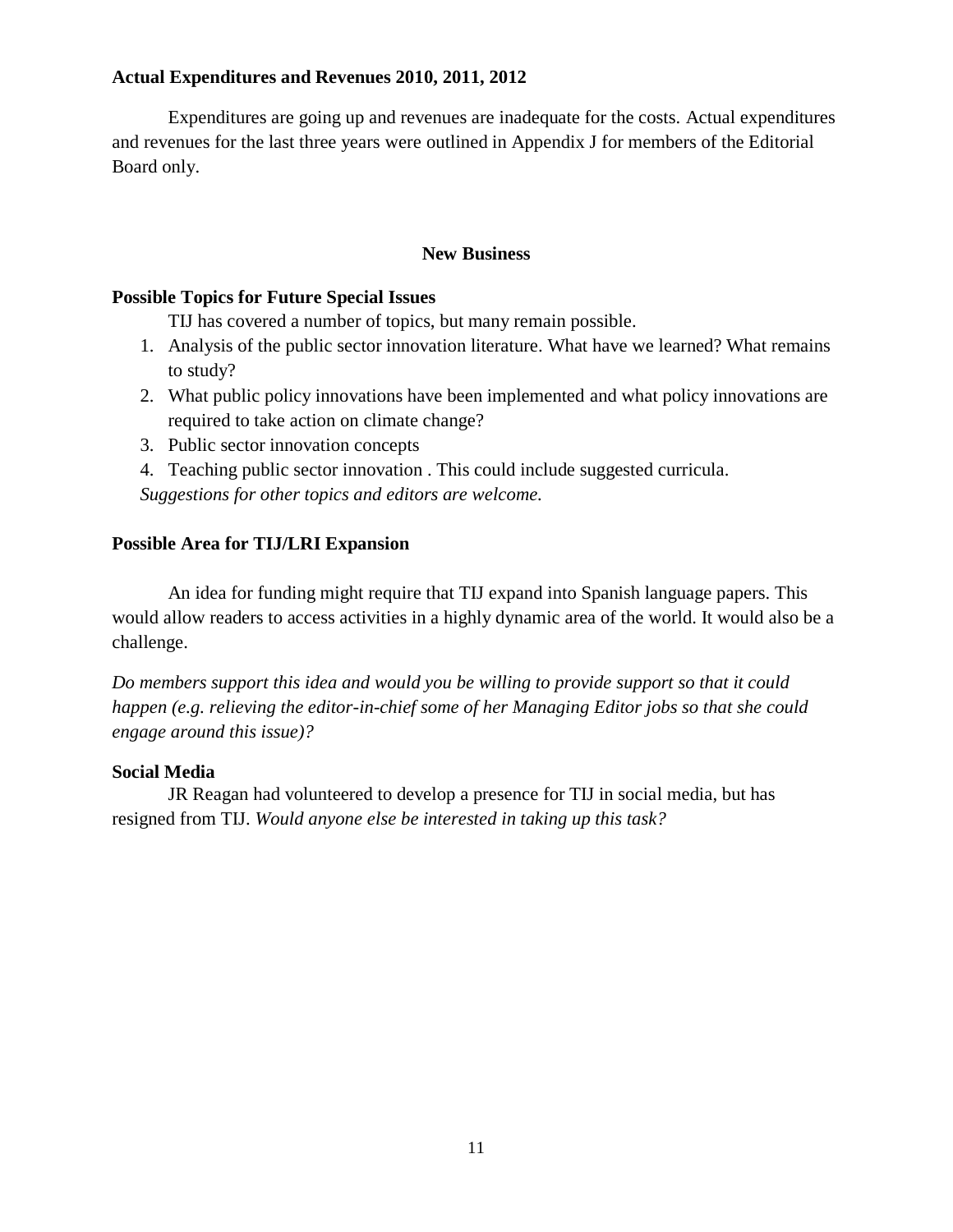#### **Electronic Submission and Tracking System**

#### **The Innovation Journal / Manuscript Management System**

The Innovation Journal has been published since 1995-1996, eighteen years. The journal is published electronically three times a year. Manuscript submission, peer-review and communication with authors are still done manually (via email). This situation is no longer tenable due to the high number of submissions and the need for constant communication with authors, reviewers and in-between Editors. The Board is, thus, asked to consider three options for moving to an automated manuscript management system and to express its preference. A factor to be considered is the ability to move quickly to the new system to facilitate the work of all those involved in the production of the journal.

(details removed)

#### *Request for Advice*

*The advice of Editorial Board members is sought.*

#### **Draft Strategic Plan**

Ken Nichols as the pen and Eleanor Glor have prepared a draft Strategic Plan for TIJ for the Editorial Board's consideration. It is attached to the email containing the 2012 Annual Report. Please type your comments directly into the Strategic Plan and send your comment s for collating to Ken Nichols.

#### **Conclusion**

TIJ is a success at the level of readership and author interest in publishing in TIJ. We have not yet found an adequate funding model for TIJ, however. There are a number of interesting possibilities we could pursue.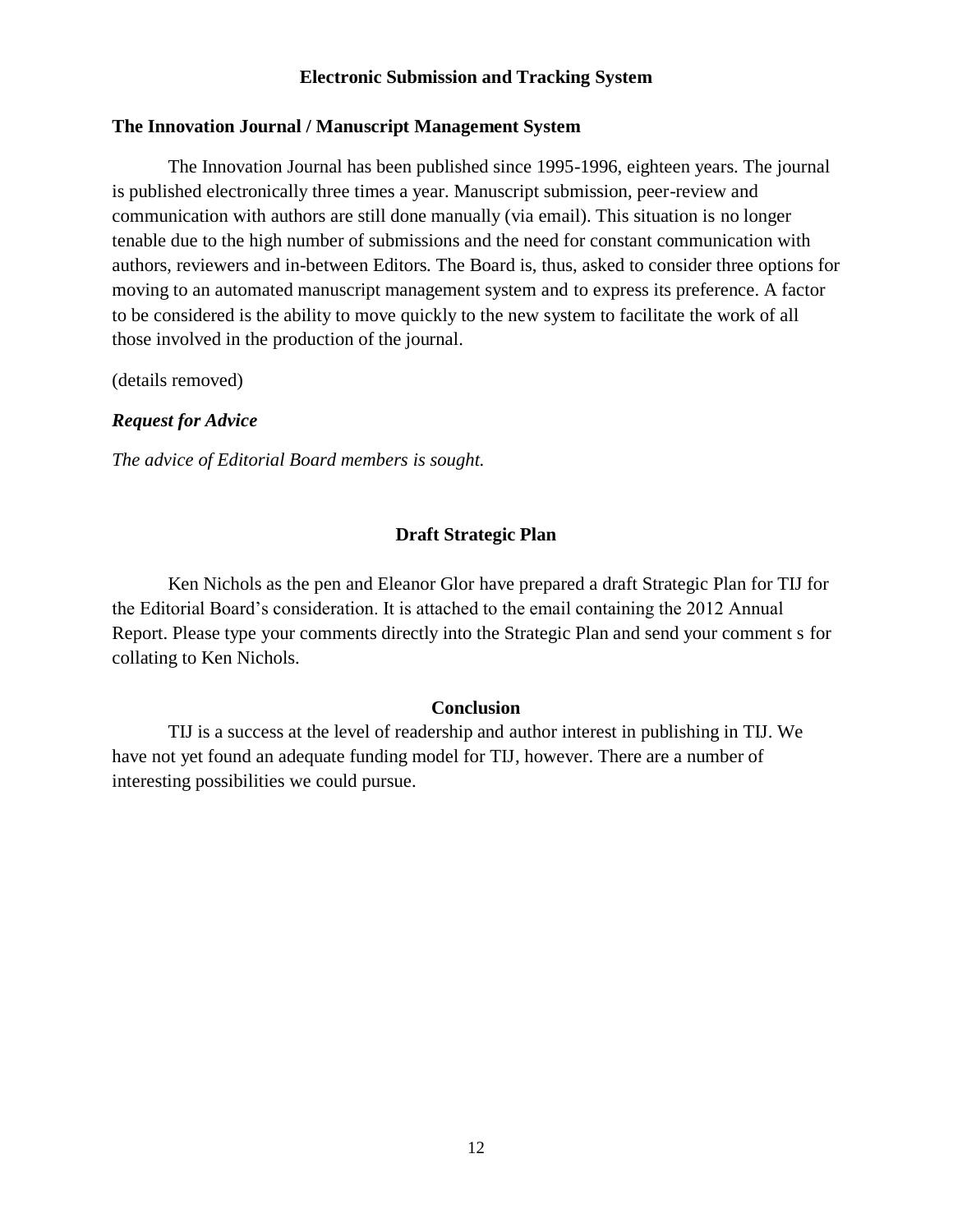## **Appendices**

## **Appendix A: Membership, TIJ Editorial Board, 2012**

http://www.innovation.cc/editorial-board.htm

The members of the editorial board of *TIJ* included the following during 2012:

- [Caroline](http://www.innovation.cc/editorial-board/caroline_andrew.htm) Andrew (E, F), Director of the Centre on Governance and Professor Emerita at the University of Ottawa
- [Parthasarathi Banerjee](http://www.innovation.cc/editorial-board/banerjee.htm) (E), Senior Scientist, National Institute of Science, Technology & Development Studies (NISTADS), New Delhi, India
- [Colonel Joseph R. Cerami](http://www.innovation.cc/editorial-board/cerami.htm) (E), Senior Lecturer, Texas A&M University, USA
- [Jeanne-Marie Col](http://www.innovation.cc/editorial-board/col.htm) (E), Professor of Public Administration and Emergency Management, Department of Public Management, John Jay College, City University of New York, USA
- [Gérard Divay](http://www.innovation.cc/editorial-board/divay_gerard.htm) (F, E), professor at École nationale d'administration publique Québec, Canada
- [Howard A. Doughty](http://www.innovation.cc/editorial-board/doughty.htm) (E), Book Reviews Editor, Seneca College of Applied Arts and Technology, Canada
- [Monica Dowling](http://www.innovation.cc/editorial-board/dowling.htm) (E), Professor Faculty of Health & Social Care, in, The Open University, Milton Keynes, UK
- [Michael Duggett](http://www.innovation.cc/editorial-board/dugget.htm) (E), Professor of the Public Policy, University of Portsmouth, United Kingdom
- [Eleanor Glor](http://www.innovation.cc/editorial-board/glor.htm) (F, E), Editor in Chief and Publisher of *The Innovation Journal*
- [Iain Gow](http://www.innovation.cc/editorial-board/grow_english_cv.htm) (F, E), Professor Emeritus, Department of Political Science, University of Montréal, Canada.
- [Ian Greene](http://www.innovation.cc/editorial-board/greene_ian.htm) (E), University Professor of Public Policy and Administration, York University, Toronto, Canada,
- [Muhiuddin Haider](http://www.innovation.cc/editorial-board/haider.htm) (E), Research Associate Professor in Global Health, School of Public Health, University of Maryland, USA.
- [Arie Halachmi](http://www.innovation.cc/editorial-board/halachmi.htm) (E), Professor, Tennessee State University, USA
- [Jerry Hammersmith](http://www.innovation.cc/editorial-board/hammersmith.htm) (E), teacher, management consultant, politician and deputy minister.
- [M. Shamsul Haque](http://www.innovation.cc/editorial-board/haque.htm) (E), Department of Political Science, National University of Singapore
- [Denis Harrisson](http://www.innovation.cc/editorial-board/harrisson.htm) (F, E), professeur au département de relations industrielles de l'Université du Québec à Hull et directeur adjoint de CRISES
- [Ruth Hubbard](http://www.innovation.cc/editorial-board/hubbard.htm) (E), President, Ruth Hubbard Consulting
- [Steven Kelman](http://www.innovation.cc/editorial-board/kelman.htm) (E), Albert J. Watherhead III and Richard W. Wetherhead Professor of Public Management, Kennedy School of Government, Harvard University, USA.
- [Donald Klingner](http://www.innovation.cc/editorial-board/kilinger_d.htm) (E), School of Public Affairs, University of Colorado and President of the American Society for Public Administration, USA
- [Carole Lalonde](http://www.innovation.cc/editorial-board/lalonde_bio.htm) (F, E), Professor, Faculty of Business, Laval University, Canada
- [Elke Löffler](http://www.innovation.cc/editorial-board/loeffler.htm) (F, E), Chief Executive, Governance International, UK
- [Cynthia E. Lynch](http://www.innovation.cc/editorial-board/lynch_cynthia.htm) (E), Professor in the Master of Public Administration Program, College of Social and Behavioral Sciences, University of Texas Pan American, USA
- [H. Ian Macdonald](http://www.innovation.cc/editorial-board/macdonald_h_ian.htm) (E) O.C., B.COM., M.A., B.PHIL., LL.D., D UNIV.,D.LITT., D.LITT., K.L.J., F.COL President Emeritus and Professor of Public Policy and Economics, York University, Canada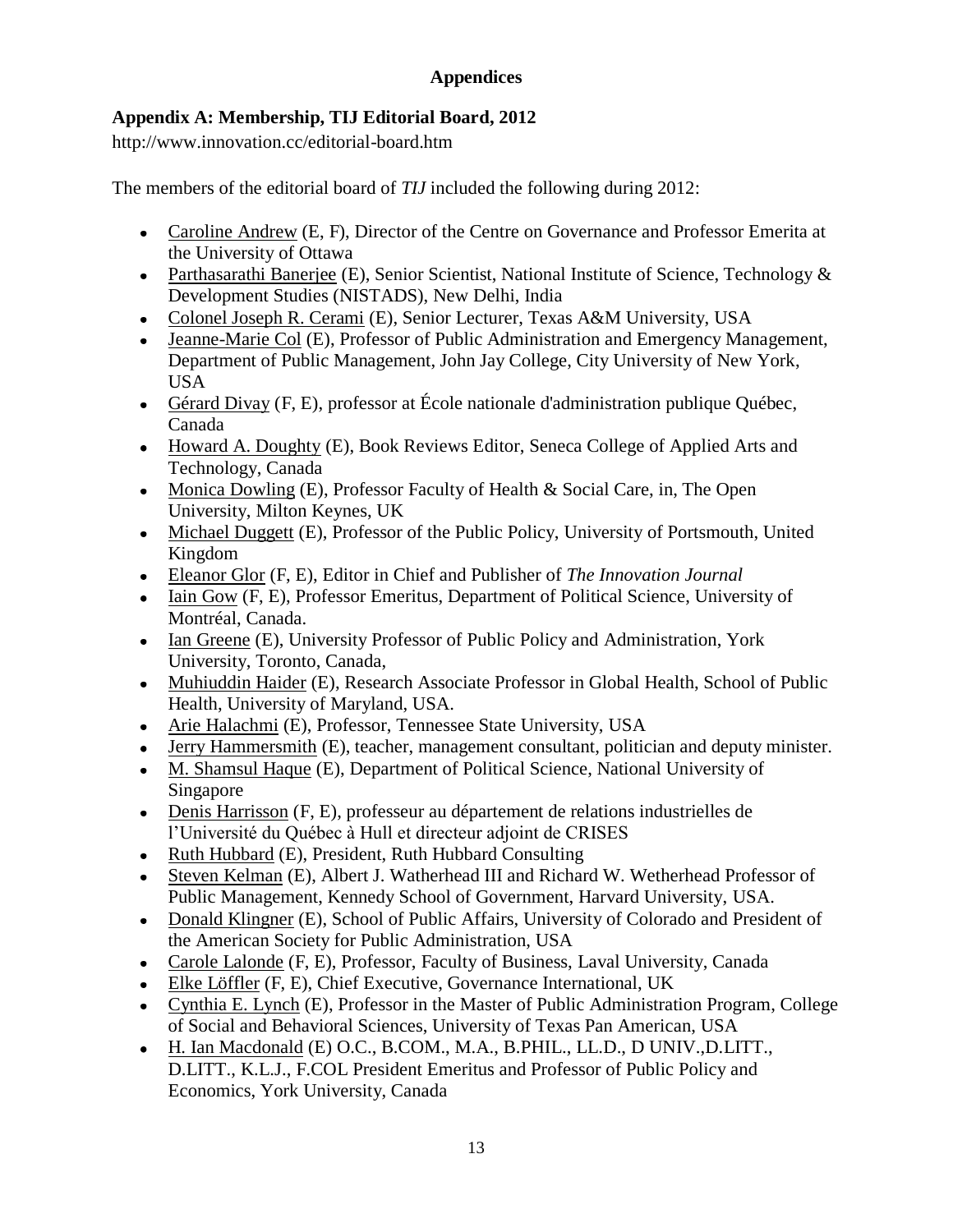- [Una Medina](http://www.innovation.cc/editorial-board/medina.htm) (E), Department of Communication and Journalism, University of New Mexico, USA
- [Ken Nichols](http://www.innovation.cc/editorial-board/nichols.htm) (E), Professor of Public Administration and Cooperating Professor of Policy and International Affairs, University of Maine, USA.
- [Glenda Nogami](http://www.innovation.cc/editorial-board/nogami.htm) (E), Dean of Academics at the U.S. Army Management Staff College (AMSC) until retiring, USA
- [Salvador Parrado-Díez](http://www.innovation.cc/editorial-board/parrado-diez.htm) (E), (Spanish) Distance Learning University, Madrid, Spain
- [Juan de Dios Pineda](http://www.innovation.cc/editorial-board/pinada.htm) (E), Director, Special Office for Latin American Initiatives, University of New Mexico, New Mexico, USA
- [Dale H. Poel](http://www.innovation.cc/editorial-board/pole_dale.htm) (E), Ph.D., Public Administration/Political Science, Social Program Evaluation & Senior Associate with Goss Gilroy Inc., Canada
- [Michael W. Popejoy](http://www.innovation.cc/editorial-board/popejoy_michael.htm) (E), M.B.A. PhD., M.P.H., M.S., Fellow, Royal Society of Public Health (UK), Adjunct Professor, Central Michigan University and Florida International University, and former professor of business and public administration.
- [Ken Rasmussen](http://www.innovation.cc/editorial-board/rasmussen.htm) (E), Associate Professor, University of Regina, Canada
- [Mario Rivera](http://www.innovation.cc/editorial-board/rivera.htm) (E), Regents' Professor of Public Administration, University of New Mexico and Senior Associate Editor, The Innovations Journal.
- [Ian Roberge](http://www.innovation.cc/editorial-board/ian_roberge.htm) (F), Éditeur adjoint, Collège Glendon, Université, York, Canada
- [Jack Smith](http://www.innovation.cc/editorial-board/smith_jack.htm) (E), Adjunct Professor, University of Ottawa, foresight expert, Canada
- [Maximilien N. Tereraho](http://www.innovation.cc/editorial-board/tereaho_bio.htm) (F, E), Director, Feedback and Knowledge Management, Human Resources and Social Development Canada (HRSDC), Canada
- [Nassera Touati](http://www.innovation.cc/editorial-board/touati_bio.htm) (F, E), assistant professor at École nationale d'administration publique Quebec, Canada
- [Barbara Wake Carroll,](http://www.innovation.cc/editorial-board/barbara_wake.htm) (E), former Editor-in-Chief, Canadian Public Administration; Professor Emerita, Political Science, McMaster University, Canada.
- [James D. Ward,](http://www.innovation.cc/editorial-board/james_ward.htm) (E), Ph.D. Professor of Political Science and Coordinator of the Public Administration Certificate Program at Mississippi University for Women
- [Sanni Yaya](http://www.innovation.cc/editorial-board/yaya_bio.htm) (F, E), Éditeur, La Revue de l'innovation, Professeur agrégé d'économie et de santé internationale, Université d'Ottawa, Canada

Participation on hold:

[Michael Miles](http://www.innovation.cc/editorial-board/miles.htm) **(E)**, Faculty Member, University of Ottawa, teaching Organization Development and Change, Strategy, and System Thinking, Canada (on hold)

## Resigned 2013:

- [Ken Kernaghan](http://www.innovation.cc/editorial-board/kernaghan.htm) (E), Former Editor, International Review of Administrative Sciences and Canadian Public Administration, Professor, Brock University, Canada, Canada
- [Carole Lalonde](http://www.innovation.cc/editorial-board/lalonde_bio.htm) (F, E), Professor, Faculty of Business, Laval University, Canada
- Donald Officer
- $\bullet$  JR Reagan (E).
- Partha Baneriee

We offer our thanks to those who left the editorial board during 2012 and up to June 1, 2013.

And many thanks to our new members: Caroline Andrew, Centre for Governance, University of Ottawa, Canada.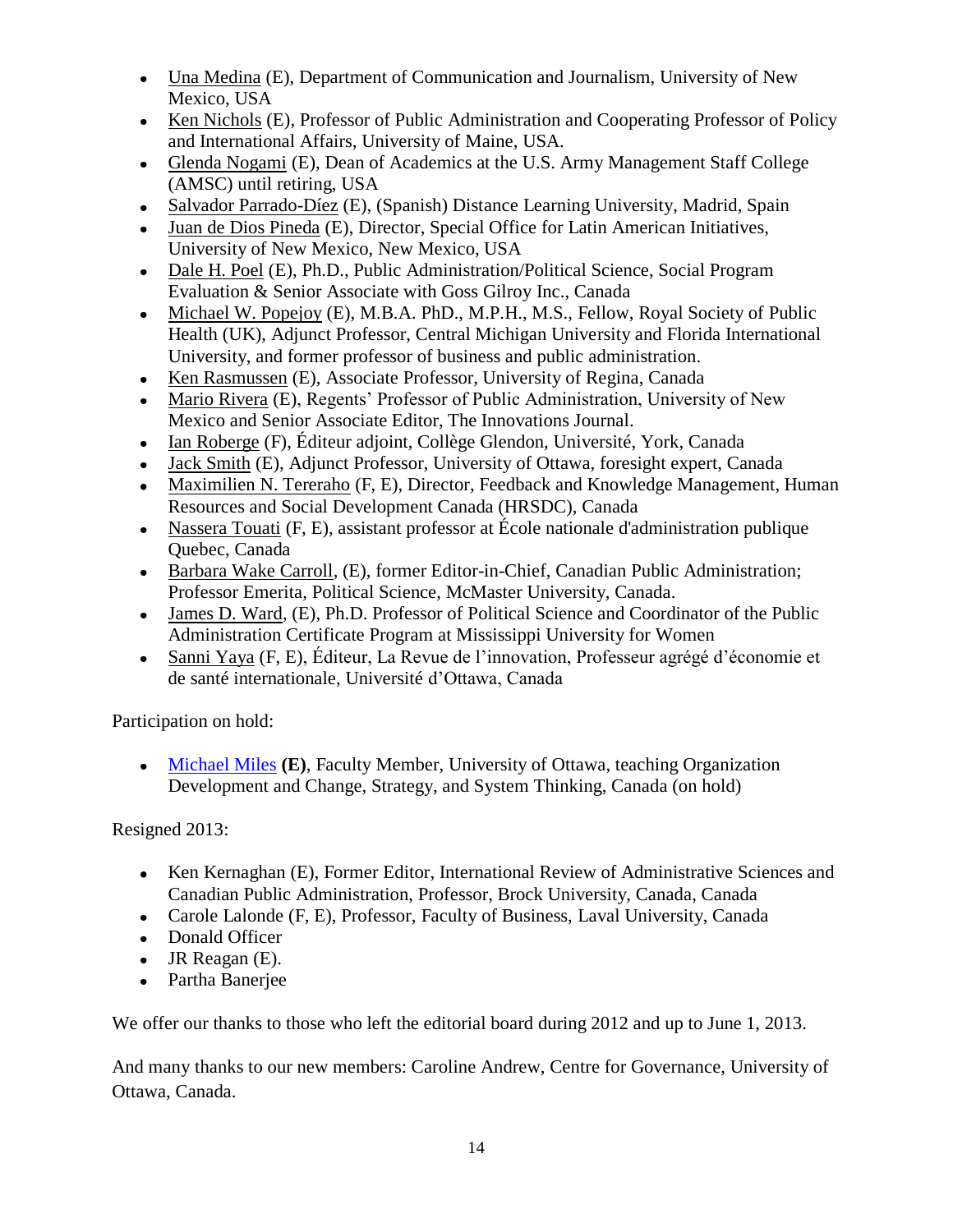| <b>Tasks</b>             | $E-I-C$        | <b>Sr Asso</b> | Sp Eds   | SpEd | <b>Case St</b> | Disc P        | <b>LRI</b>     | <b>Book</b>    | Ed           | <b>Web</b>           |
|--------------------------|----------------|----------------|----------|------|----------------|---------------|----------------|----------------|--------------|----------------------|
|                          |                | $Ed'or + his$  | Colla-   | M E  | Ed             | <b>Editor</b> | <b>Editors</b> | <b>Reviews</b> | <b>Bd</b>    | <b>Advisor &amp;</b> |
|                          |                | <b>Asst</b>    | boration |      |                |               |                | <b>Editor</b>  |              | Webmaster            |
| Approached               | 15             |                |          |      |                |               |                |                |              |                      |
| authors $(\#),$          |                |                | X        | 23   |                |               |                |                |              |                      |
| editors $(\#)$           |                |                |          |      |                |               |                |                |              |                      |
| Considered/              |                | 7 papers       |          |      |                |               |                |                |              |                      |
| $received +$             | 98             | reviewed:      | 12       | 29   |                |               | $\mathbf{2}$   |                |              |                      |
| allocated papers         |                | -3 accepted-   |          |      |                |               |                |                |              |                      |
|                          |                | 3 rejected, -  |          |      |                |               |                |                |              |                      |
|                          |                | 1 deemed       |          |      |                |               |                |                |              |                      |
|                          |                | not right for  |          |      |                |               |                |                |              |                      |
|                          |                | TIJ.           |          |      |                |               |                |                |              |                      |
| Chose &                  |                |                |          |      |                |               |                |                |              |                      |
| approached               |                | $\overline{7}$ | 12       | 29   |                |               | $\overline{2}$ |                |              |                      |
| reviewers (#             |                |                |          |      |                |               |                |                |              |                      |
| papers)                  |                |                |          |      |                |               |                |                |              |                      |
| Reviewed papers          |                |                |          |      |                |               |                |                | 14/40        |                      |
| (# members)              |                |                |          |      |                |               |                |                |              |                      |
| Published paper          |                |                |          |      |                |               |                |                |              |                      |
| in TIJ $(\#)$            |                |                |          |      |                |               |                | 42             | $\mathbf{1}$ |                      |
| <b>Assured Editorial</b> |                |                |          |      |                |               |                |                |              |                      |
| <b>Quality of Papers</b> | 98             |                |          |      |                |               |                |                |              |                      |
| <b>Edited</b> papers     | 38             |                |          |      |                |               |                |                |              |                      |
| Assured quality          | $\overline{X}$ |                |          |      |                |               |                |                |              |                      |
| of publication           |                |                |          |      |                |               |                |                |              |                      |
| Published papers         |                |                |          |      |                |               |                |                |              |                      |
| $(3$ issues)             | 38             | $\overline{7}$ | 8        |      | $\overline{2}$ | $\mathbf{2}$  | $1 P-R$        |                |              | Webmaster            |
|                          |                |                |          |      |                |               | 1DP            |                |              |                      |
| Attended 2011            |                |                |          |      |                |               |                |                | 10           |                      |
| <b>Annual Meeting</b>    | $\mathbf X$    |                |          |      |                |               |                |                | /40          |                      |

**Appendix B: Substantive Contributions to TIJ, 2012**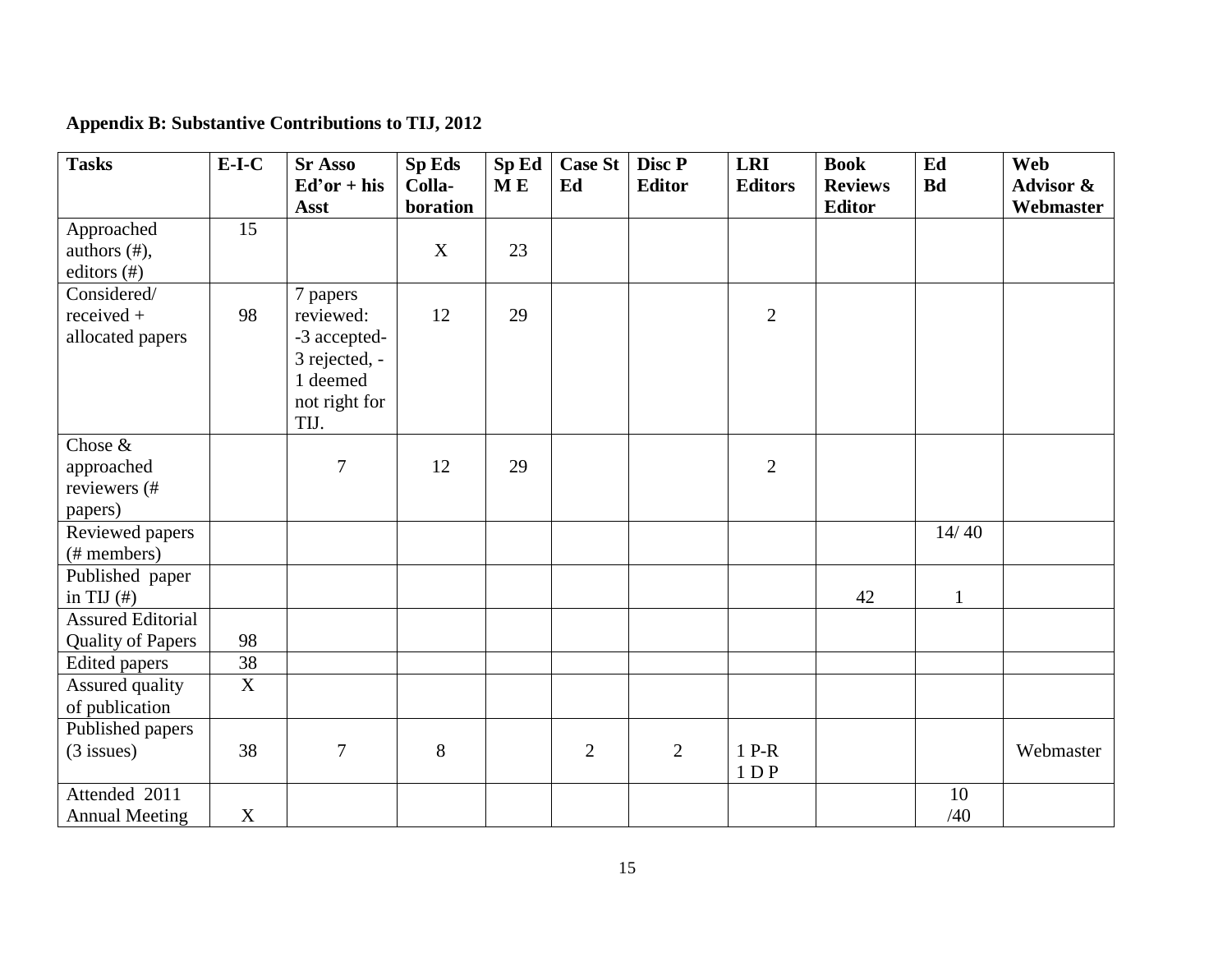| <b>Tasks</b>          | $E-I-C$ | <b>Sr Asso</b> | <b>Sp Eds</b> | SpEd        | <b>Case St</b> | Disc P        | <b>LRI</b>     | <b>Book</b>    | Ed             | Web       |
|-----------------------|---------|----------------|---------------|-------------|----------------|---------------|----------------|----------------|----------------|-----------|
|                       |         | $Ed'or + his$  | Colla-        | <b>ME</b>   | Ed             | <b>Editor</b> | <b>Editors</b> | <b>Reviews</b> | <b>Bd</b>      | Advisor & |
|                       |         | Asst           | boration      |             |                |               |                | <b>Editor</b>  |                | Webmaster |
| Participated in       |         |                |               |             |                |               |                |                |                |           |
| <b>Annual Meeting</b> | X       |                |               |             |                |               |                |                |                |           |
| Administered          |         |                |               |             |                |               |                |                |                |           |
| TIJ/LRI               | X       |                |               |             |                |               |                |                |                |           |
| Sought grants,        |         |                |               |             |                |               |                |                |                |           |
| advertising           | X       |                |               |             |                |               |                |                | $\overline{0}$ |           |
| Contributed           |         |                |               |             |                |               |                |                |                |           |
| financially to TIJ    | X       |                |               |             |                |               |                |                | $\mathbf{1}$   |           |
| (# )                  |         |                |               |             |                |               |                |                |                |           |
| Contributed to        |         |                |               |             |                |               |                |                |                |           |
| <b>Annual Report</b>  |         |                | X             |             |                |               |                |                |                | X         |
| Input to Annual       |         |                |               |             |                |               |                |                |                | Advisor   |
| Rpt                   | X       | X              | X             | $\mathbf X$ |                |               | $\mathbf X$    |                | X              |           |
| Prepared Annual       |         |                |               |             |                |               |                |                |                |           |
| Report                | X       |                |               |             |                |               |                |                |                |           |
| Fund-raising,         |         |                |               |             |                |               |                |                |                |           |
| accounts,             | X       |                |               |             |                |               |                |                | $\overline{2}$ |           |
| accounting for        |         |                |               |             |                |               |                |                |                |           |
| funds, tax sub-       |         |                |               |             |                |               |                |                |                |           |
| mission               |         |                |               |             |                |               |                |                |                |           |
| Published in TIJ      |         |                |               |             |                |               |                |                |                |           |
|                       |         |                |               |             |                |               |                |                | $\mathbf{1}$   |           |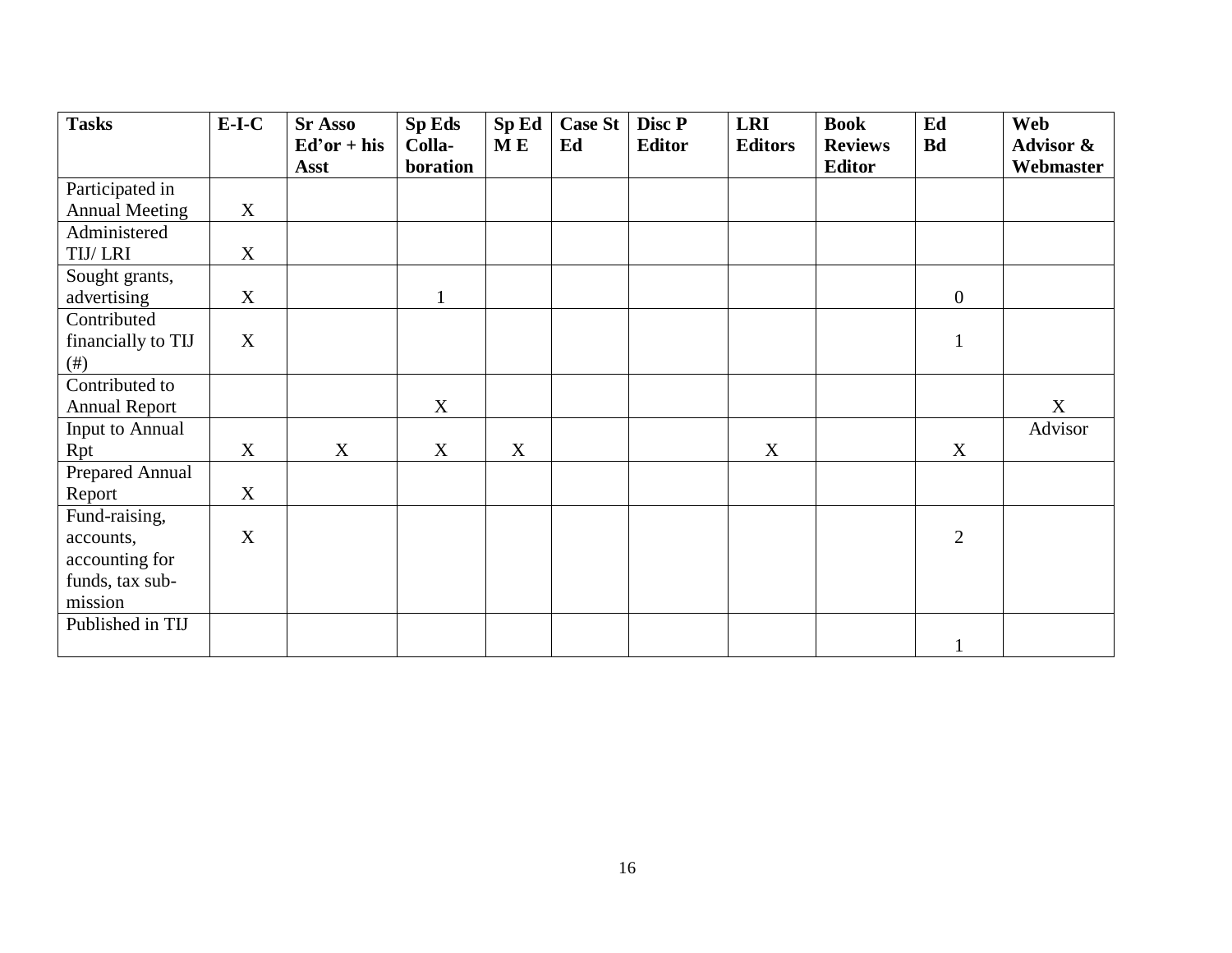## **Appendix C: Papers Published in TIJ by TIJ Editorial Board Members 2010-2013 and Intentions**

Starting with the reappointment of members to the Editorial in 2010, members were asked to write something on public sector innovation for TIJ within each of their three-year appointment periods. Following is a list of the material published by Editorial Board members from Issue 1, 2010 to Issue 1, 2013.

### **Special Issues:**

*Special Issue on Ethics***:** Edited by Mario Rivera, Editor and James D. Ward, Contributing Issue Editor, Volume 15, Issue 2, 2010.

### **Three Peer-Reviewed Papers:**

[Morocco's Dance with Democracy: An Evolutionary Approach to Democratic Reform,](http://www.innovation.cc/scholarly-style/aziza_cynthia_final18vi1a7.pdf) by Aziza Zemrani and Cynthia Lynch, both of the University of Texas-Pan American, USA (24/04/2013)

[Qui sont les auteurs de la performance collective locale?](http://www.innovation.cc/francais/divay_auteurs_performance2v17i3a1e.pdf) Pour une mise en perspective de la performance publique, par Gérard Divay, École nationale d'administration publique (ENAP), Québec, Canada (24/12/2012)

[The Ethics of Pedagogical Innovation in Diversity and Cultural Competency Education,](http://www.innovation.cc/scholarly-style/ethics_pedagogical_diversity_education3final.pdf) by Mario Rivera, University of New Mexico, Richard Greggory Johnson III, University of Vermont, and James D. Ward, Mississippi University for Women, USA (08/31/2010)

## **Two Discussion Papers:**

[Comment on Public Participation: Finding Knowledge and Clarity in Chaos,](http://www.innovation.cc/discussion-papers/officer-comment131public_participation_v16i2a7.pdf) by Donald R. Officer, Ottawa, Canada (25/08/2011)

[The Unexplored Relationship between Intuition & Innovation,](http://www.innovation.cc/discussion-papers/officer_unexplored_relation3rev2v10i3a10.pdf) by Donald R. Officer, Ottawa, Canada (23/12/2005)

## **No Case Studies**

## **One Review Essays**

[What's the Matter with Islam, by Irshad Manji; Allah, Liberty & Love, by Irshad Manji; and](http://www.innovation.cc/book-reviews/rev_doughty_assay_manji18vi1a13.pdf)  [Your Fatwa Does Not Apply Here,](http://www.innovation.cc/book-reviews/rev_doughty_assay_manji18vi1a13.pdf) by Karima Bennoune, by Howard A. Doughty. (2013/04/24)

## **Four Book Reviews by other members:**

[Wicked Environmental Problems:](http://www.innovation.cc/book-reviews/popejoy_michael_bk_rev_balint2v17i3a15.pdf) Managing Uncertainty and Conflict, by Balint, Stewart, Desai, and Walters, reviewed by Michael Popejoy (24/12/2012)

[Thinking Fast and Slow,](http://www.innovation.cc/book-reviews/gow_bk_rev_iain_kahneman1v17i3a10.pdf) by Daniel Kahneman, reviewed by Iain Gow (24/12/2012)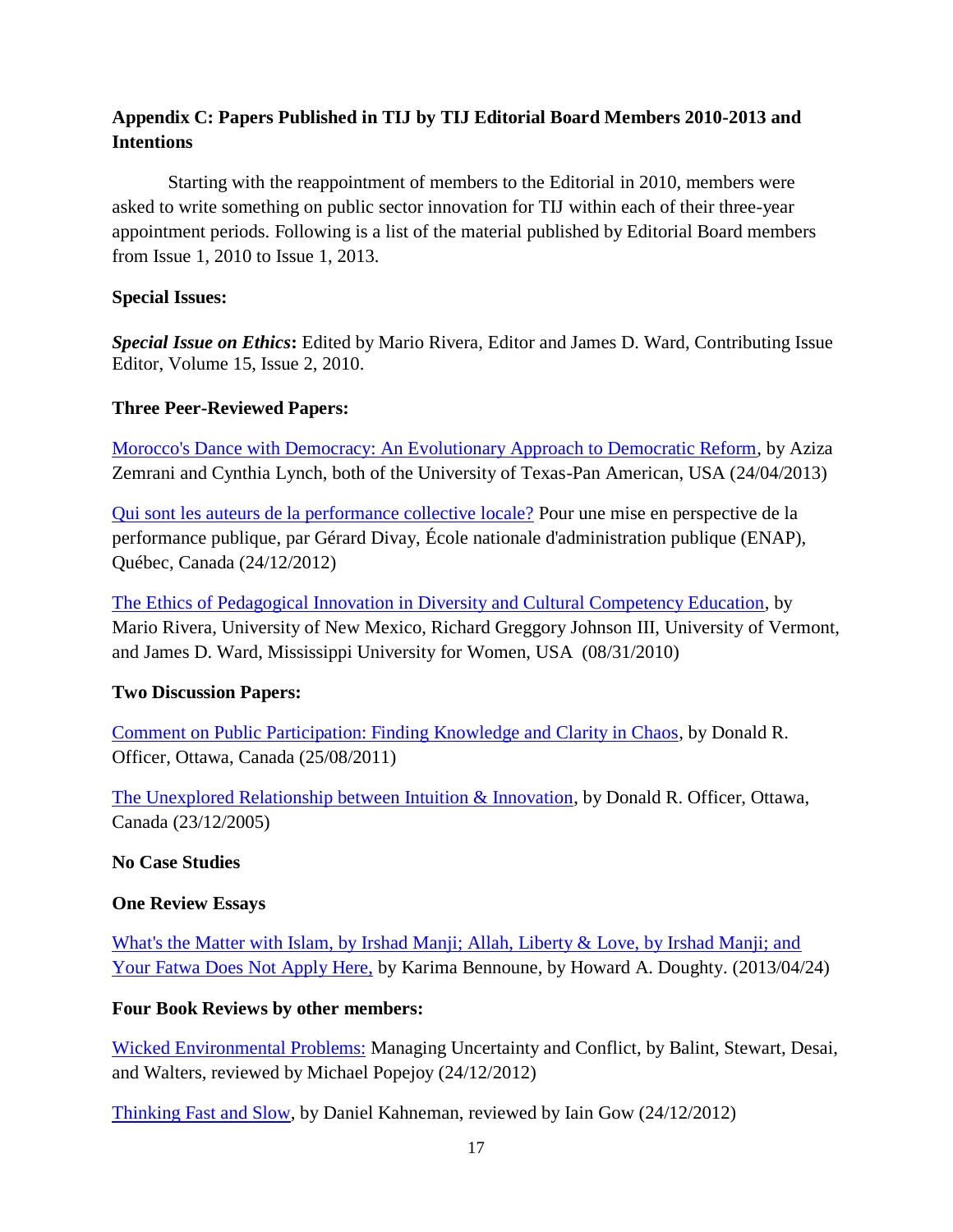[Native America, Discovered and Conquered:](http://www.innovation.cc/book-reviews/miller_robert_bk_rev_jerry_hammersmith2v17i3a12.pdf) Thomas Jefferson, Lewis & Clark, and Manifest Destiny, by Robert J. Miller, reviewed by Jerry Hammersmith (24/12/2012

[A Life of Learning and Other Pleasures:](http://www.innovation.cc/book-reviews/gow_iain_bk_rev_meisel2v17i3a16.pdf) John Meisel's Tale, by John Meisel, reviewed by James Iain Gow (24/12/2012)

**42 Book Reviews by Howard A. Doughty** (for a full list, please contact the Editor in chief)

### **Intentions:**

Members who have submitted a paper or have indicated an intention to do so before the September 1, 2013 deadline:

[Muhiuddin Haider](http://www.innovation.cc/editorial-board/haider.htm) **(E)**, Research Associate Professor in Global Health, School of Public Health, University of Maryland, USA.

Eleanor Glor, Editor-in-Chief

J. [Iain Gow](http://www.innovation.cc/editorial-board/grow_english_cv.htm) **(F, E)**, Professor Emeritus, Department of Political Science, University of Montréal, Canada.

Don Klingner Topic: "Threat and Opportunity in Public Administration: The Impact of Drug Trafficking on Governance in the Border Region of Mexico and the U.S."

Michael Popejoy

Ken Rasmussen

Elke Loeffler

The following members intend to submit a paper **within their three year period** (i.e. they have been appointed since 2010):

Caroline Andrew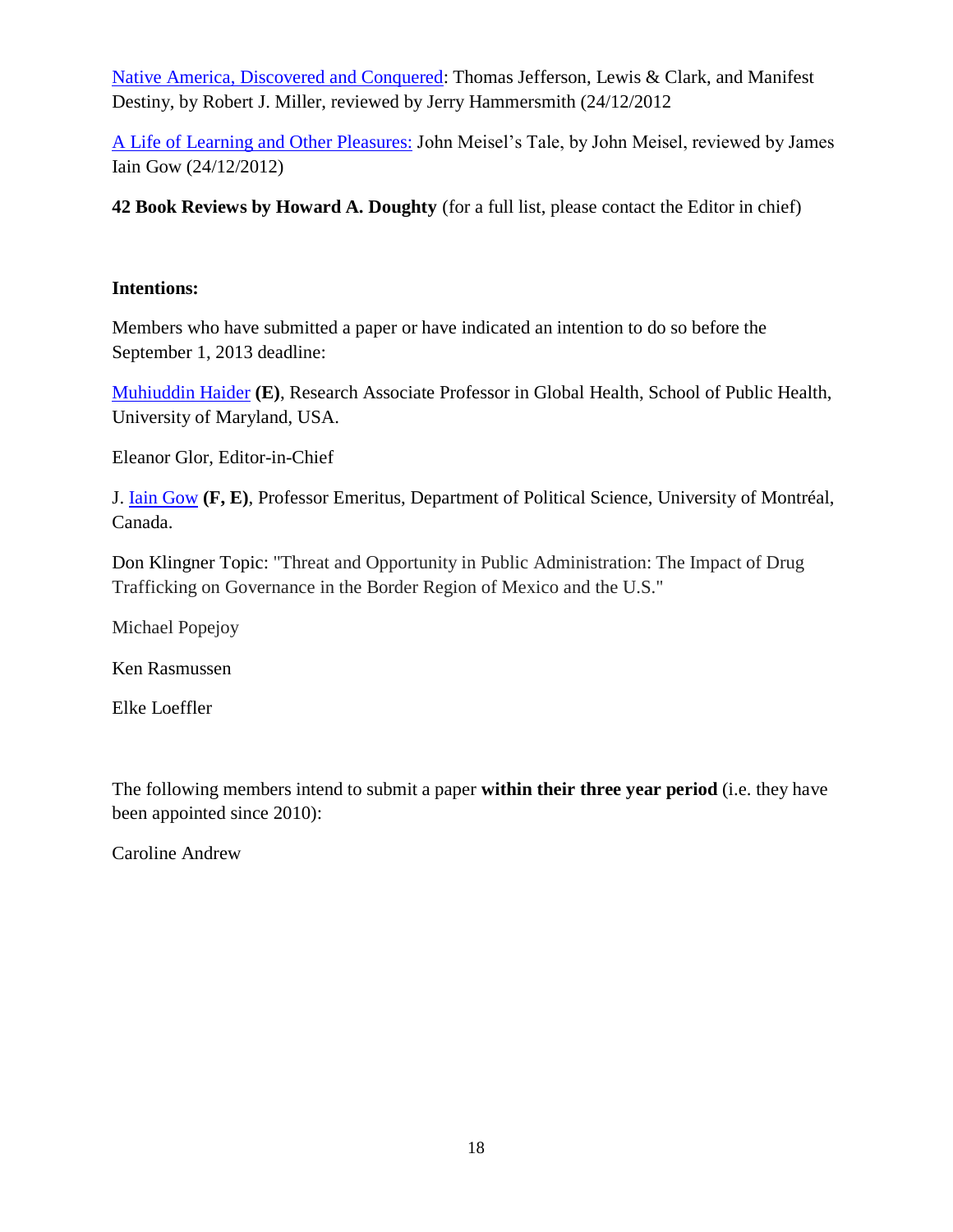## **Appendix D: Editorial Board Members Who Reviewed Papers for TIJ/LRI 2012**

Mario Rivera

N. Touati

Dale Poel

M. Tereraho

M. Haider

Partha Banerjee

Ruth Hubbard

D. Klinger

J. Hammersmith

J. Smith

J. Marie Col

Kenneth Nichols

Eleanor Glor

Ian Roberge

Michael Popejoy (2)

Sanni Yaya

16 of 40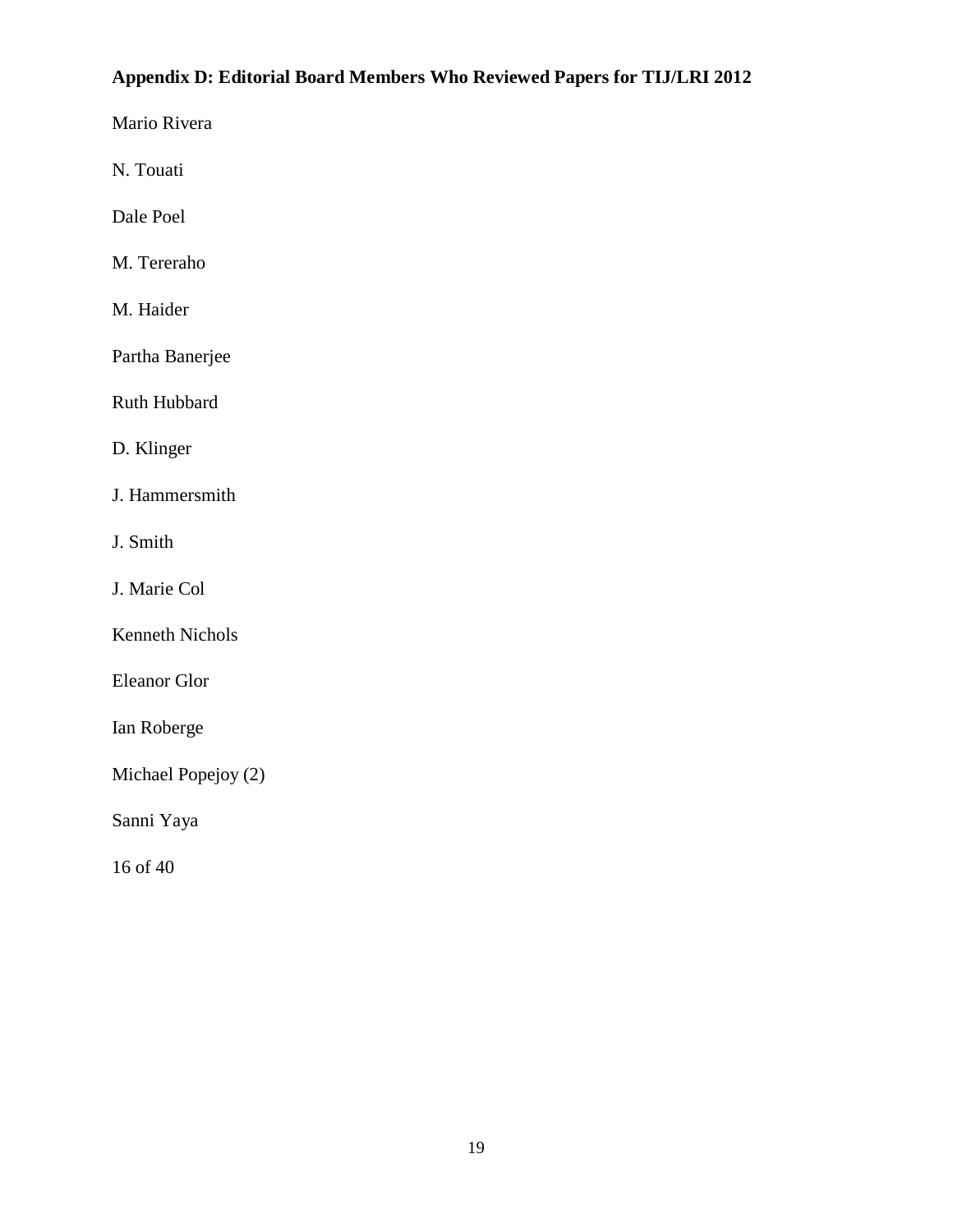## **Appendix E: Finance Committee Report**

In the report for last year we identified a number of possibilities for obtaining long term funding. Only one of them came to fruition. We can now accept PayPal contributions.

The journal needs about \$14,000/year to function at its current level. This amount would be higher if the Board decides to appoint a paid Managing Editor or buys copy editing services. The journal currently relies heavily upon the generosity of the Editor-in-Chief for financing.

We are recommending for a medium term strategy the active solicitation of donations through PayPal with notification of those who provide funding displayed prominently with thanks in the Journal. (The amount could be disclosed, or not, at the discretion of the donor.) If each reader who spent 10 minutes reading the Journal contributed just \$1.00 this would meet our financial needs. We think it is reasonable that someone who regularly accesses or cites the journal would be prepared to pay \$5.00 per copy of papers printed or saved to a research file. Regular users could contribute \$25.00 per year. Contributions would be voluntary so as not to take away from the 'free access' nature of the Journal.

We are recommending that the website be set up in such a way that

1) There be a soliciting of funds prominently displayed, emphasising that the journal is run on a voluntary basis and obtains no funds from member fees etc. This could include a sponsorship page thanking donors by name, if they wished. [Question: Who would contact the donors to request their permission? For some we do not have email addresses] 2) After a reader had been on the journal for five minutes, there would also be a pop-up

solicitation for a contribution.

Submitted by Finance Committee:

Barbara W. Carroll, Monica Dowling and Jerry Hammersmith

## **Web Designer Response to Timed pop-ups for TIJ**

Question: TIJ Finance Committee has recommended that TIJ use pop-ups to solicit donations. Their report is attached. They recommend a number of changes to the website including that a pop-up appear after a reader has been on the site for five minutes. Would we be able to do what they recommend? What would it cost to put in place?

Response: It's relatively easy to set up some code that will pop open a window after five minutes. Updating the entire site to include this pop-up would require updating every single page of the site. (A simple search-and-replace, but time-consuming due to the necessity to download the entire site, modify it on a local computer, then re-upload it to the web server.)

Technical notes: many modern browsers (including Opera, Chrome and Firefox) have disabled pop-up scripting for years given that it's so annoying to users. Some solutions trick the browsers into displaying pop-ups, enraging some users even further. A modal screen à la Apple-IOS is also possible. If you have any examples to imitate in mind, I can always explore their solution and replicate it if possible.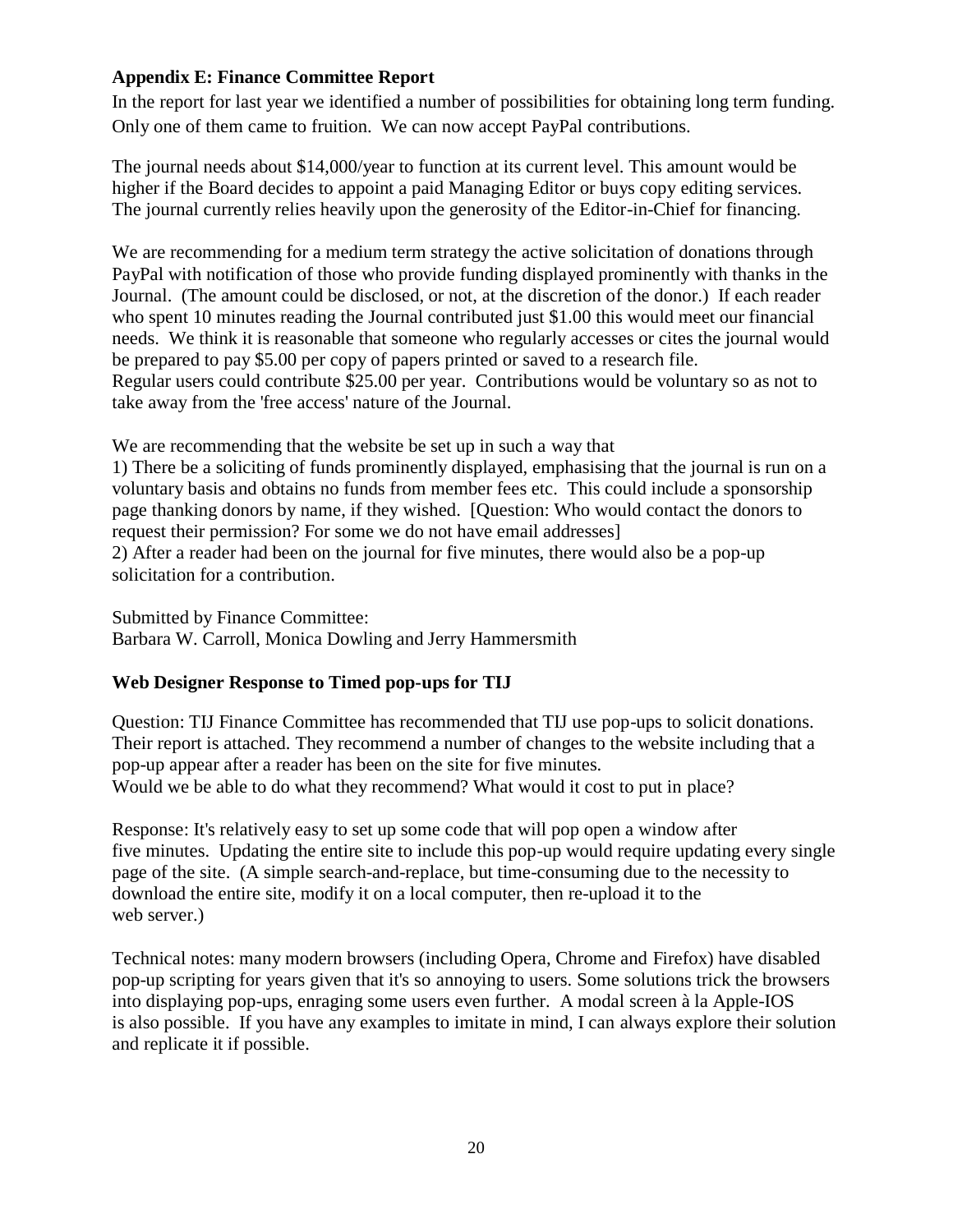If provided with the text of the message to include in the pop-up, I think I could have it done in 2-3 hours. It would also be crucial for the webmaster to grab the latest version of the site after my modifications, otherwise all the work would be wasted.)

Given the state of the site (You expressed the wish that http://www.innovation.cc/scholarly-style/ should be replaced by http://www.innovation.cc/peer-reviewed/ for instance, with duplicate URLs redirected to their proper place ) it may be worth considering such a complete tune-up if I can include a few more site-wide changes if required.

I cannot undertake any significant new project until July 5th at the earliest.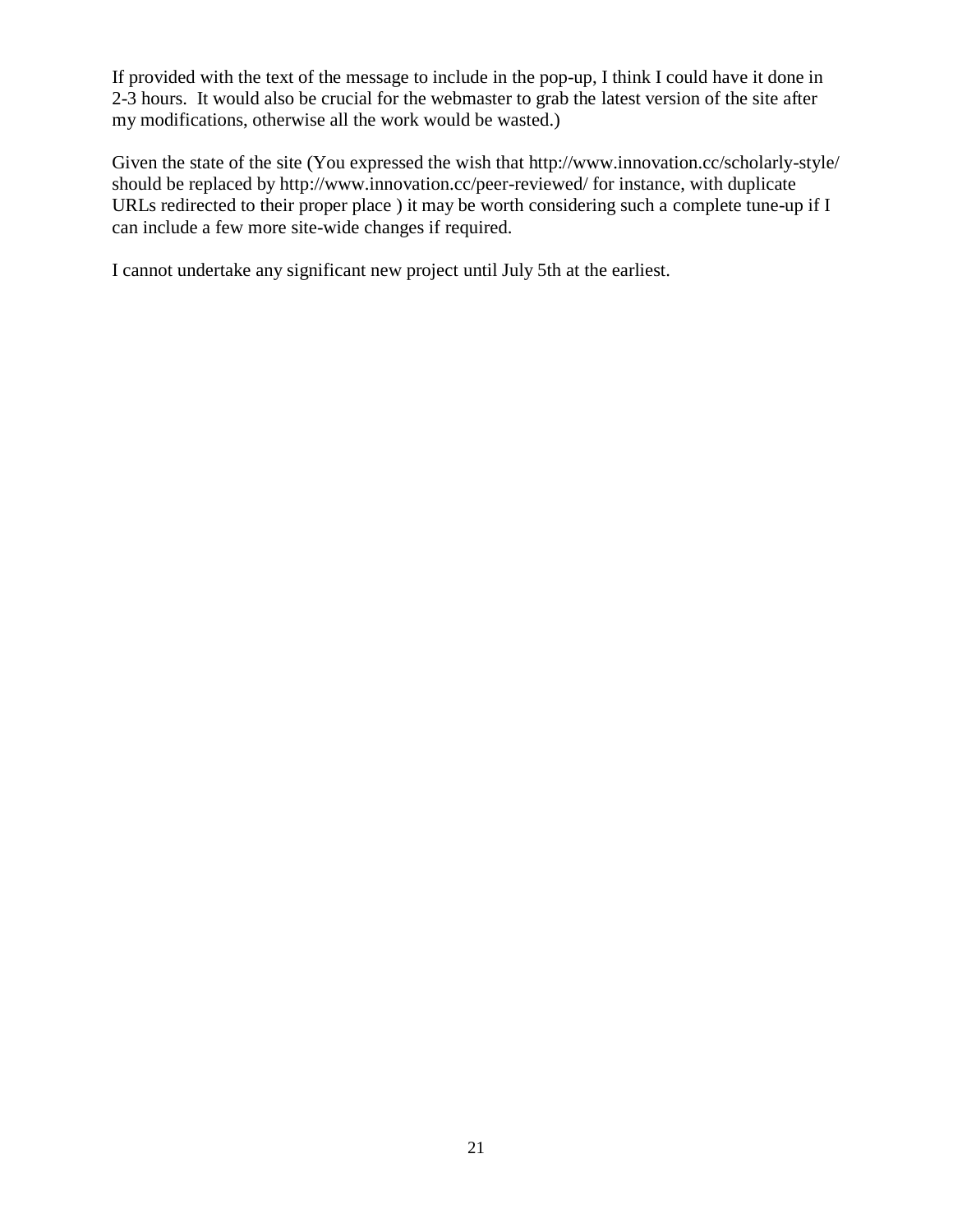### **Appendix G: Readership Report**

## January  $1<sup>st</sup>$ , 2012 to December 31 $<sup>st</sup>$ , 2012</sup> (Source: [www.innovation.cc,](http://www.innovation.cc/) Urchin v5.7.03)

### **Essential Information**

| 553,975 visits/sessions              |
|--------------------------------------|
| 1,983,270 page views (HTML)          |
| 2,220,665 hits (HTML+PDF+images+CSS) |

100,049 unique IPs ("unique visitors") Visits-to-Visitors average: 5.53

### **Length of visits/sessions**

| $0-10$ sec  | 4602235 |
|-------------|---------|
| $11-30$ sec | 31729   |
| $31-60$ sec | 12080   |
| $1-3$ min   | 11895   |
| $3-10$ min  | 12400   |
| 10-30 min   | 16992   |
| $30+$ min   | 8656    |

#### **Most requested HTML pages**

| 1. | /index.html | 60736 |
|----|-------------|-------|
|    |             |       |

- 2. /editorial-board.htm 23407
- 3. /discussion-papers.htm 15050
- 4. /editorial-board/editorial\_guidelines.htm 11631
- 5. /editorial-board/banerjee.htm 9315
- 6. /all-issues.htm 6966
- 7. /scholarly-style-articles.htm 6944
- 8. /whats-new.htm 5731
- 9. /francais/index.htm 5673
- 10. /case-studies.htm 4314

#### **Most downloaded PDF files**

7

1. /case-studies/barrows-ed.pdf

17658

| 2. /scholarly-style/classic-theories.pdf      | 69787 |       |
|-----------------------------------------------|-------|-------|
| 3. /scholarly-style/bradshaw5final.pdf        | 60808 |       |
| 4. /francais/el-qasmi-kriouile.pdf            | 48575 |       |
| 5. /volumes-issues/shekar_nsd02_2007rev3.pdf  |       | 4055  |
| 6. /scholarly-                                |       |       |
| style/omachonu_healthcare_3innovat37340       |       |       |
| 7. /volumes-                                  |       |       |
| issues/warford_test_diffusion_6af.pdf 33235   |       |       |
| 8. /discussion-papers/selman.pdf              | 31629 |       |
| 9. /peer-reviewed/lekorwe10final1draft.pdf    |       |       |
| 30046                                         |       |       |
| 10. /scholarly-style/lekorwe10final1draft.pdf |       |       |
| 28358                                         |       |       |
| 11. volumes-issues/rogers-                    |       |       |
| adaptivesystem7final.pdf                      | 2439  |       |
| 12. /scholarly-style/fairholm3.pdf            | 20687 |       |
| 13. /volumes-                                 |       |       |
| issues/hess_adams_innovate_public_20261       |       |       |
| 14. /scholarly-                               |       |       |
| style/amagoh3dec2008jag2rev1.pdf 19974        |       |       |
| 15. /scholarly-                               |       |       |
| style/westley2antadze2make_differen 19428     |       |       |
| 16. /scholarly-style/doughty-emp.pdf          | 18904 |       |
| 17. /scholarly-                               |       |       |
| style/ali_samman_new+media_impac 18879        |       |       |
| 18. /volumes-                                 |       |       |
| issues/goh_innov_driven_econo2a.pdf           |       |       |
| 18423                                         |       |       |
| 19. /book-reviews/lemay_12_book_review.pdf    |       | 17563 |
| 20. /volumes-                                 |       |       |
| issues/veenswijk_surve+innovation=p           |       | 17095 |

#### **Search Queries leading to innovation.cc**

| 1. Innovationjournal   | 970 |
|------------------------|-----|
| 2. Employeeempowerment | 954 |
| 3. Servicedevelopment  | 712 |

22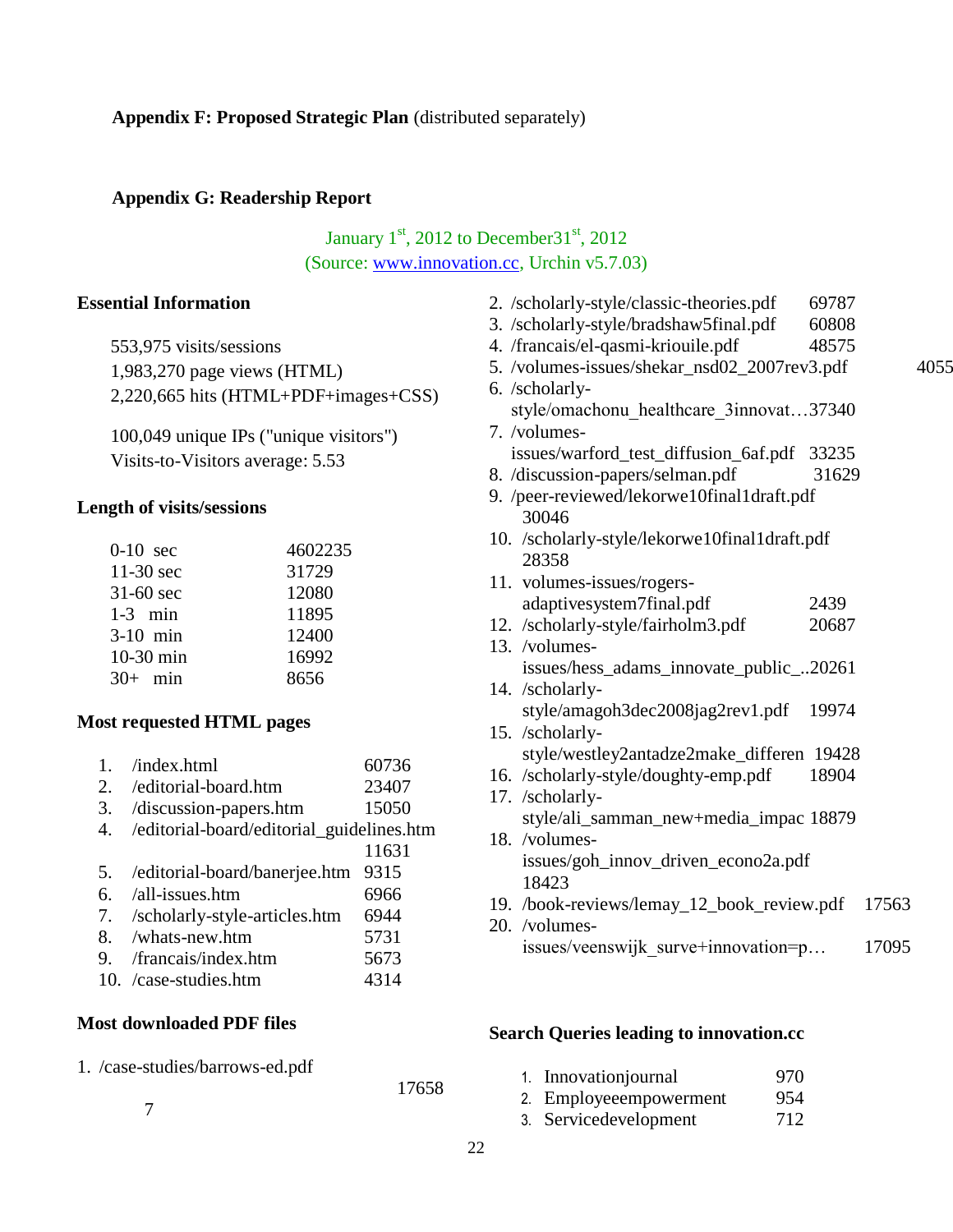| 4. | Organizationalstrategy                    | 642 |
|----|-------------------------------------------|-----|
| 5. | Leadershipandinnovation                   | 506 |
| 6. | Innovationinhealthcare                    | 471 |
| 7. | Healthcareinnovation                      | 471 |
| 8. | Theinnovationjournal                      | 422 |
| 9. | Innovation and leadership                 | 372 |
|    | 10. Innovationleadership                  | 309 |
|    | 11. Governance model                      | 308 |
|    | 12. health care delivery system           | 281 |
|    | 13. strategic management in public sector |     |
|    |                                           | 274 |
|    | 14. leadership innovation                 | 264 |
|    | 15. wicked problems                       | 253 |
|    | 16. public sector management              | 217 |
|    | 17. web based education                   | 213 |
|    | 18. leadership in organization            | 211 |
|    | 19. stratégied`entreprise                 | 197 |
|    | 20. organizational change theory          | 196 |

#### **Visits by DNS/countries**

| 1. (no entry/unknown) | 443388 |
|-----------------------|--------|
| 2. com (Commercial)   | 39355  |

- 3. net (Network) 23671
- 
- 4. edu (Educational) 7856
- 5. ca (Canada) 6634
- 6. uk (United Kingdom) 5409
- 7. au (Australia) 3130
- 8. fr (France) 2316
- 9. de (Germany) 1507
- 10. za (South Africa) 1507
- 11. nl (Netherlands) 1464
- 12. sg (Singapore) 1372
- 13. us (United States) 1298
- 14. my (Malaysia) 951
- 15. org (Non-Profit Organizations) 878
- 16. gov (USA Government) 708
- 17. mil (USA Military) 703
- 18. ua (Ukraine) 675
- 19. nz (New Zealand) 563
- 20. it (Italy) 521
- 21. be (Belgium) 516

## **(Total DNS/Countries count:145, see next page)**

#### **Entrance pages (by visits/sessions)**

| 1. | /index.html                                                                                                                         | 47200 |
|----|-------------------------------------------------------------------------------------------------------------------------------------|-------|
| 2. | /scholarly-                                                                                                                         |       |
|    | style/omachonu healthcare 3innov22318                                                                                               |       |
| 3. | /case-studies/barrows-ed.pdf                                                                                                        | 19540 |
| 4. | /scholarly-style/fairholm3.pdf                                                                                                      | 15980 |
| 5. | /discussion-papers/selman.pdf                                                                                                       | 11966 |
| 6. | /scholarly-style/bradshaw5final.pdf                                                                                                 | 9836  |
| 7. | /francais/el-qasmi-kriouile.pdf                                                                                                     | 9139  |
| 8. | /scholarly-                                                                                                                         |       |
|    | style/amagoh3dec2008jag2rev1.pdf                                                                                                    | 8826  |
| 9. | /scholarly-style/doughty-emp.pdf                                                                                                    | 7803  |
|    | 10. /scholarly-                                                                                                                     |       |
|    | style/ali samman new+media im 6436                                                                                                  |       |
|    | $\mathbf{y}$ and $\mathbf{y}$ and $\mathbf{y}$ and $\mathbf{y}$ and $\mathbf{y}$ and $\mathbf{y}$ and $\mathbf{y}$ and $\mathbf{y}$ |       |

11. /scholarly-style/classic-theories.pdf 6337

### **URLs of visitors sources/referrals**

| 1. www.google.com/url    | 71786 |
|--------------------------|-------|
| 2. google.co.in/url      | 17288 |
| 3. google.co.uk/url      | 14933 |
| 4. www.google.fr/url     | 11535 |
| 5. google.com.my/url     | 11260 |
| 6. www.google.ca/url     | 10911 |
| 7. www.google.com/search | 9173  |
| 8. google.com.ph/url     | 6687  |
| 9. google.com.au/url     | 6227  |
| 10. www.bing.com/search  | 5985  |
| 11. google.co.za/url     | 4343  |
| 12. google.co.id/url     | 4302  |
| 13. google.co.ke/url     | 3229  |
| 14. google.com.pk/url    | 2930  |
| 15. google.co.ma/url     | 2870  |
| 16. google.com.ng/url    | 2675  |
| 17. google.com.sg/url    | 2250  |
| 18. google.co.uk/search  | 2183  |
| 19. google.co.in/search  | 1901  |
| 20. www.google.de/url    | 1768  |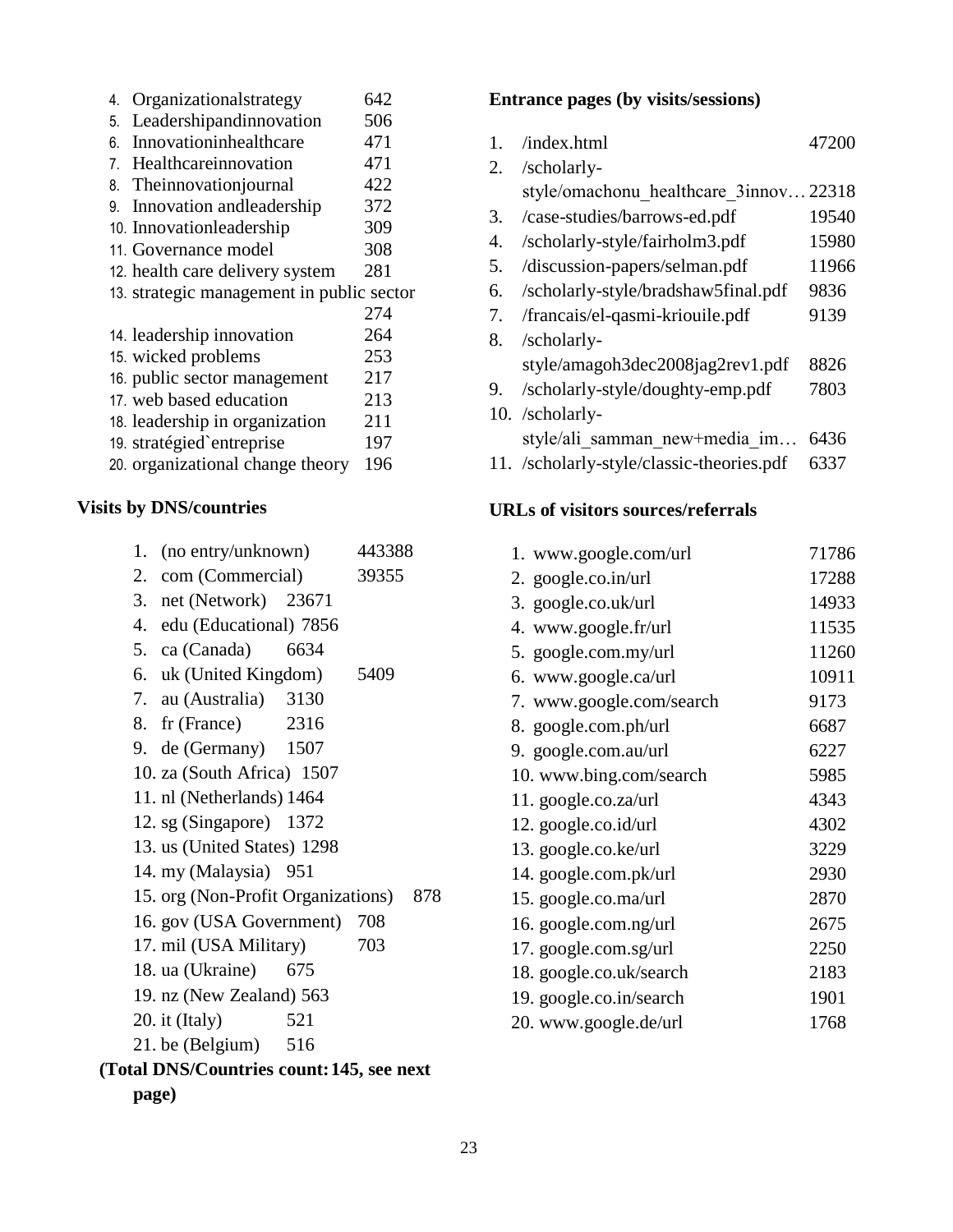# **Page views per month, Jan. 2005-Dec. 2012**



**See next page**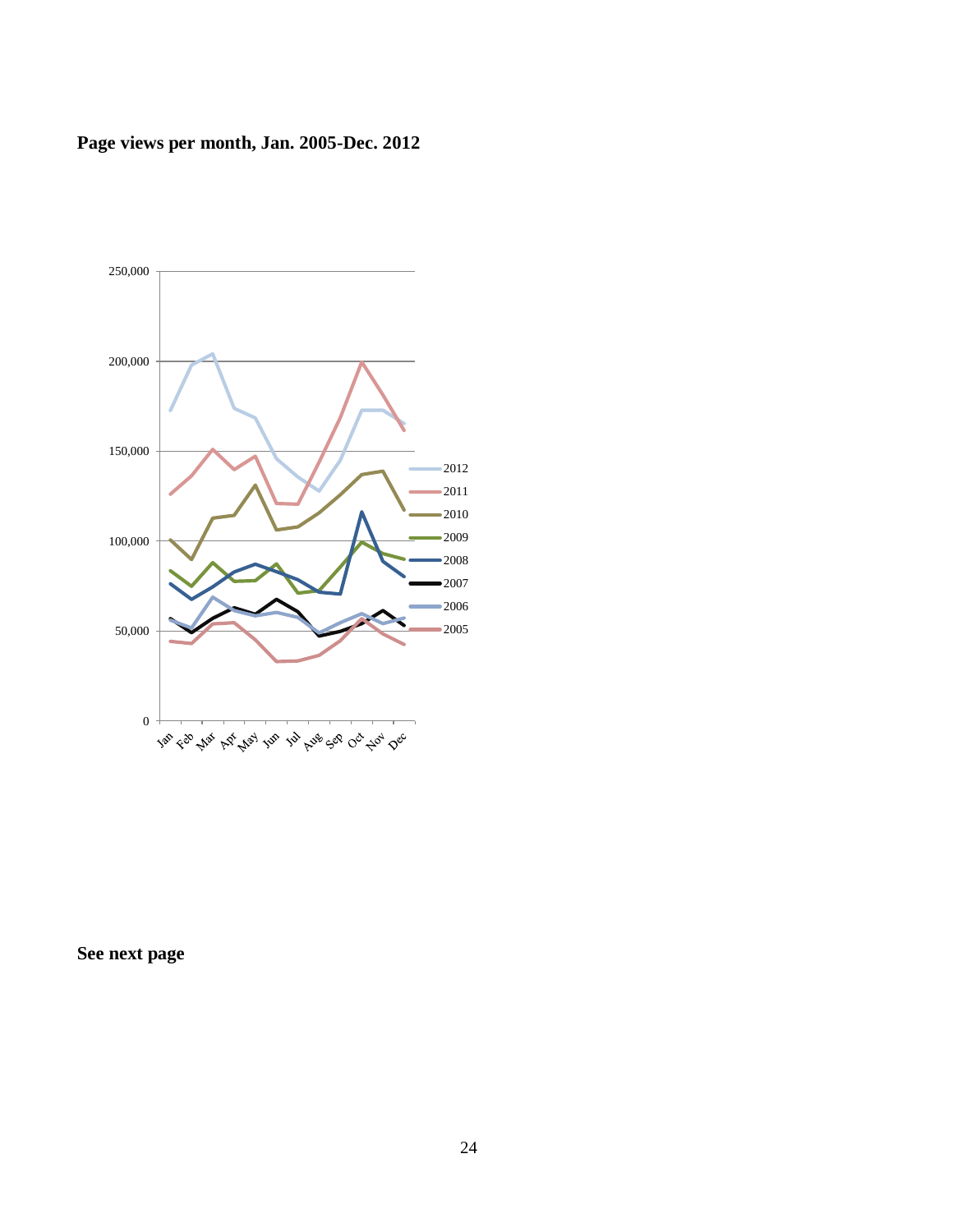# **Visits/Sessions by DNS/Country Code**

| 1. | (no entry/unknown)                 | 443388 |     |
|----|------------------------------------|--------|-----|
| 2. | com (Commercial)                   | 39355  |     |
| 3. | net (Network)                      | 23671  |     |
| 4. | edu (Educational)                  | 7856   |     |
| 5. | ca (Canada)                        | 6634   |     |
| 6. | uk (United Kingdom)                | 5409   |     |
| 7. | au (Australia)                     | 3130   |     |
| 8. | fr (France)                        | 2316   |     |
| 9. | de (Germany)                       | 1507   |     |
|    | 10. za (South Africa)              | 1507   |     |
|    | 11. nl (Netherlands)               | 1464   |     |
|    | 12. sg (Singapore)                 | 1372   |     |
|    | 13. us (United States)             | 1298   |     |
|    | 14. my (Malaysia)                  | 951    |     |
|    | 15. org (Non-Profit Organizations) |        | 878 |
|    | 16. gov (USA Government) 708       |        |     |
|    | 17. mil (USA Military)             | 703    |     |
|    | 18. ua (Ukraine)                   | 675    |     |
|    | 19. nz (New Zealand)               | 563    |     |
|    | 20. it (Italy)                     | 521    |     |
|    | 21. be (Belgium)                   | 516    |     |
|    | 22. fi (Finland)                   | 454    |     |
|    | 23. ch (Switzerland)               | 450    |     |
|    | 24. tr (Turkey)                    | 413    |     |
|    | 25. se (Sweden)                    | 387    |     |
|    | 26. hk (Hong Kong)                 | 386    |     |
|    | 27. dk (Denmark)                   | 367    |     |
|    | 28. th (Thailand)                  | 361    |     |
|    | 29. no (Norway)                    | 357    |     |
|    | 30. in $(India)$                   | 334    |     |
|    | 31. tw (Taiwan)                    | 333    |     |
|    | 32. jp (Japan)                     | 299    |     |
|    | 33. ie (Ireland)                   | 295    |     |
|    | 34. es (Spain)                     | 275    |     |
|    | 35. at (Austria)                   | 274    |     |
|    | 36. pl (Poland)                    | 251    |     |
|    | 37. ma (Morocco)                   | 246    |     |
|    | 38. br (Brazil)                    | 237    |     |
|    | 39. pt (Portugal)                  | 231    |     |

| 40. kr (South Korea)              | 226 |
|-----------------------------------|-----|
| 41. id (Indonesia)                | 217 |
| 42. gr (Greece)                   | 158 |
| 43. mx (Mexico)                   | 135 |
| 44. zw (Zimbabwe)                 | 134 |
| 45. ae (United Arab Emirates) 128 |     |
| 46. ph (Philippines)              | 128 |
| 47. il (Israel)                   | 128 |
| 48. hu (Hungary)                  | 119 |
| 49. pk (Pakistan)                 | 116 |
| 50. lt (Lithuania)                | 115 |
| 51. ru (Russian Federation)114    |     |
| 52. ro (Romania)                  | 109 |
| 53. cz (Czech Republic)           | 96  |
| 54. ee (Estonia)                  | 96  |
| 55. fj (Fiji)                     | 90  |
| 56. sk (Slovak Republic)          | 80  |
| 57. na (Namibia)                  | 70  |
| 58. sa (Saudi Arabia)             | 66  |
| 59. ke (Kenya)                    | 65  |
| 60. lk (Sri Lanka)                | 60  |
| 61. lu (Luxembourg)               | 57  |
| 62. co (Colombia)                 | 52  |
| 63. cn (China)                    | 49  |
| 64. mu (Mauritius)                | 46  |
| 65. si (Slovenia)                 | 44  |
| 66. lb (Lebanon)                  | 40  |
| 67. is (Iceland)                  | 39  |
| 68. tz (Tanzania)                 | 38  |
| 69. bt (Bhutan)                   | 37  |
| 70. cy (Cyprus)                   | 36  |
| 71. eg $(Egypt)$                  | 36  |
| 72. bj (Benin)                    | 36  |
| 73. ar (Argentina)                | 36  |
| 74. cl (Chile)                    | 34  |
| 75. bw (Botswana)                 | 34  |
| 76. np (Nepal)                    | 32  |
| 77. bm (Bermuda)                  | 30  |
| 78. int (International)           | 30  |
| 79. om (Oman)                     | 29  |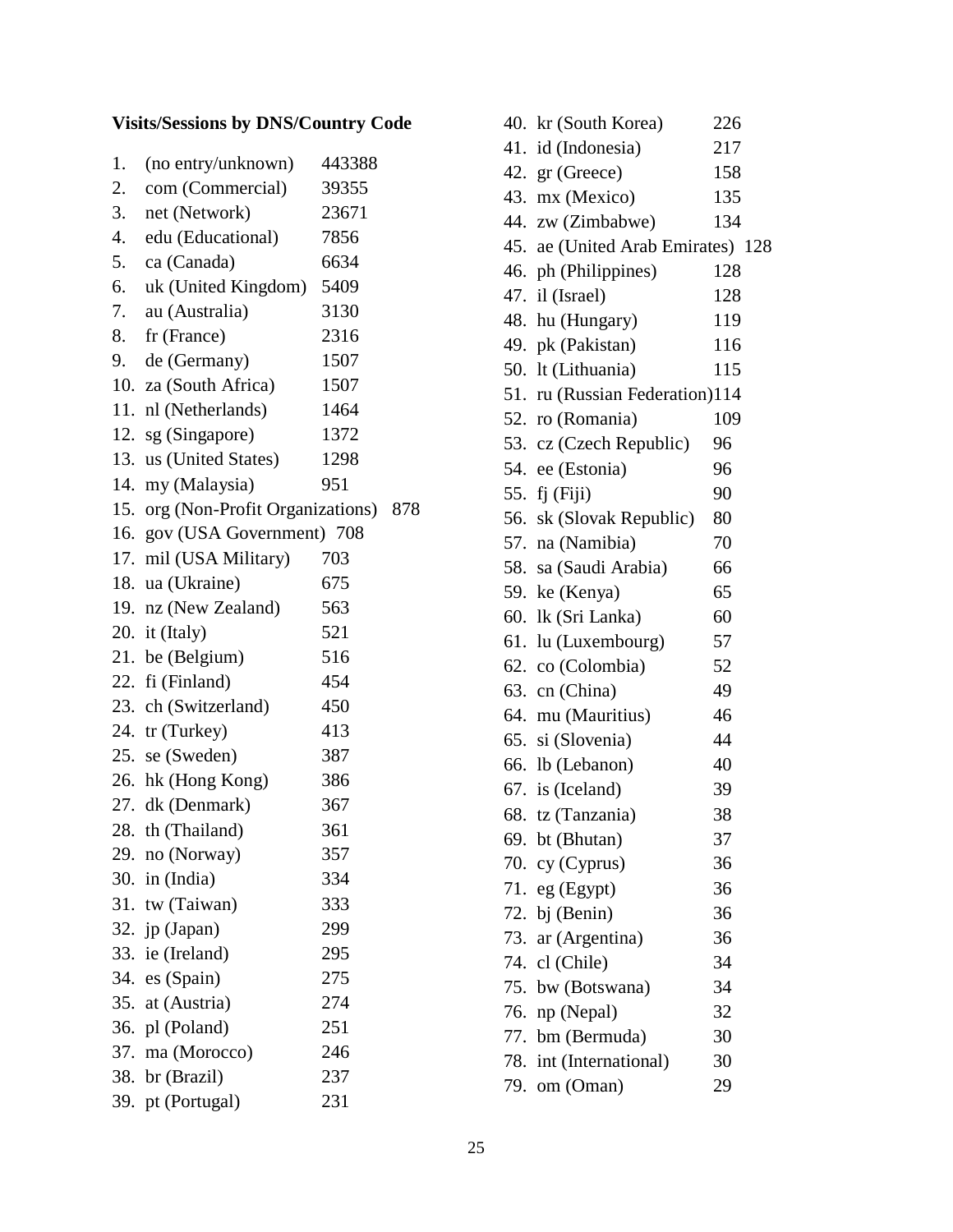| 80. yu (Yugoslavia)             | 29               | 113.uz (Uzbekistan)                    | 4              |
|---------------------------------|------------------|----------------------------------------|----------------|
| 81. hr (Croatia)                | 24               | 114.bh (Bahrain)                       | 4              |
| 82. bg (Bulgaria)               | 22               | 115.sz (Swaziland)                     | $\overline{4}$ |
| 83. sc (Seychelles)             | 17               | 116.sh (Saint Helena)                  | 3              |
| 84. jo (Jordan)                 | 15               | 117.dm (Dominica)                      | 3              |
| 85. cd (Congo)                  | 15               | 118.nc (New Caledonia (French)) 3      |                |
| 86. ba (Bosnia-Herzegovina) 15  |                  | 119.cr (Costa Rica)                    | 3              |
| 87. zm (Zambia)                 | 14               | 120.pf (Polynesia (French)) 3          |                |
| 88. mt (Malta)                  | 14               | 121.cu (Cuba)                          | 3              |
| 89. lv (Latvia)                 | 14               | 122.bz (Belize)                        | 3              |
| 90. pe (Peru)                   | 14               | 123.am (Armenia)                       | 3              |
| 91. md (Moldavia)               | 13               | 124.dz (Algeria)                       | 3              |
| 92. mo (Macau)                  | 12               | 125.bn (Brunei Darussalam) 3           |                |
| 93. sy (Syria)                  | 11               | 126.gt (Guatemala)                     | $\overline{2}$ |
| 94. bf (Burkina Faso)           | 10               | 127.ni (Nicaragua)                     | $\mathbf{2}$   |
| 95. ug (Uganda)                 | 10               | 128.ge (Georgia)                       | $\overline{2}$ |
| 96. mz (Mozambique)             | 9                | 129.ws (Samoa)                         | $\overline{2}$ |
| 97. pg (Papua New Guinea) 8     |                  | 130.ai (Anguilla)                      | $\overline{2}$ |
| 98. kg (Kyrgyzstan)             | 7                | 131.ve (Venezuela)                     | $\overline{2}$ |
| 99. kh (Cambodia, Kingdom of)   | $\boldsymbol{7}$ | 132.ky (Cayman Islands)                | $\overline{2}$ |
| 100.biz (Business)              | 7                | 133.ao (Angola)                        | $\mathbf{1}$   |
| 101.kw (Kuwait)                 | 6                | 134.aw (Aruba)                         | $\mathbf{1}$   |
| 102.do (Dominican Republic)6    |                  | 135.ne (Niger)                         | 1              |
| 103.tt (Trinidad and Tobago) 6  |                  | 136.bb (Barbados)                      | 1              |
| 104.kz (Kazakhstan)             | 6                | $137.$ ir (Iran)                       | 1              |
| 105.tv (Tuvalu)                 | 5                | 138.nu (Niue)                          | 1              |
| 106.uy (Uruguay)                | 5                | 139.gp (Guadeloupe (French)) 1         |                |
| 107.mk (Macedonia)              | 5                | 140.to (Tonga)                         | 1              |
| 108.gh (Ghana)                  | 5                | 141.as (American Samoa)                | $\mathbf 1$    |
| 109.vn (Vietnam)                | 5                | 142.mh (Marshall Islands) 1            |                |
| 110.fo (Faroe Islands)          | 5                | 143.ng (Nigeria)                       | 1              |
| 111.vi (Virgin Islands (USA)) 4 |                  | 144.ci (Ivory Coast (Cote D'Ivoire)) 1 |                |
| 112.by (Belarus)                | $\overline{4}$   | 145.ga (Gabon)                         | $\mathbf{1}$   |

## **Appendix H: Meaning of URL Statistics**

Christian Sauve is TIJ's web advisor. This is his response my question about the meaning of the urls of visitors to TIJ. His permission has been given to reproduce his email.

**From:** Christian Sauve **Sent:** February-01-13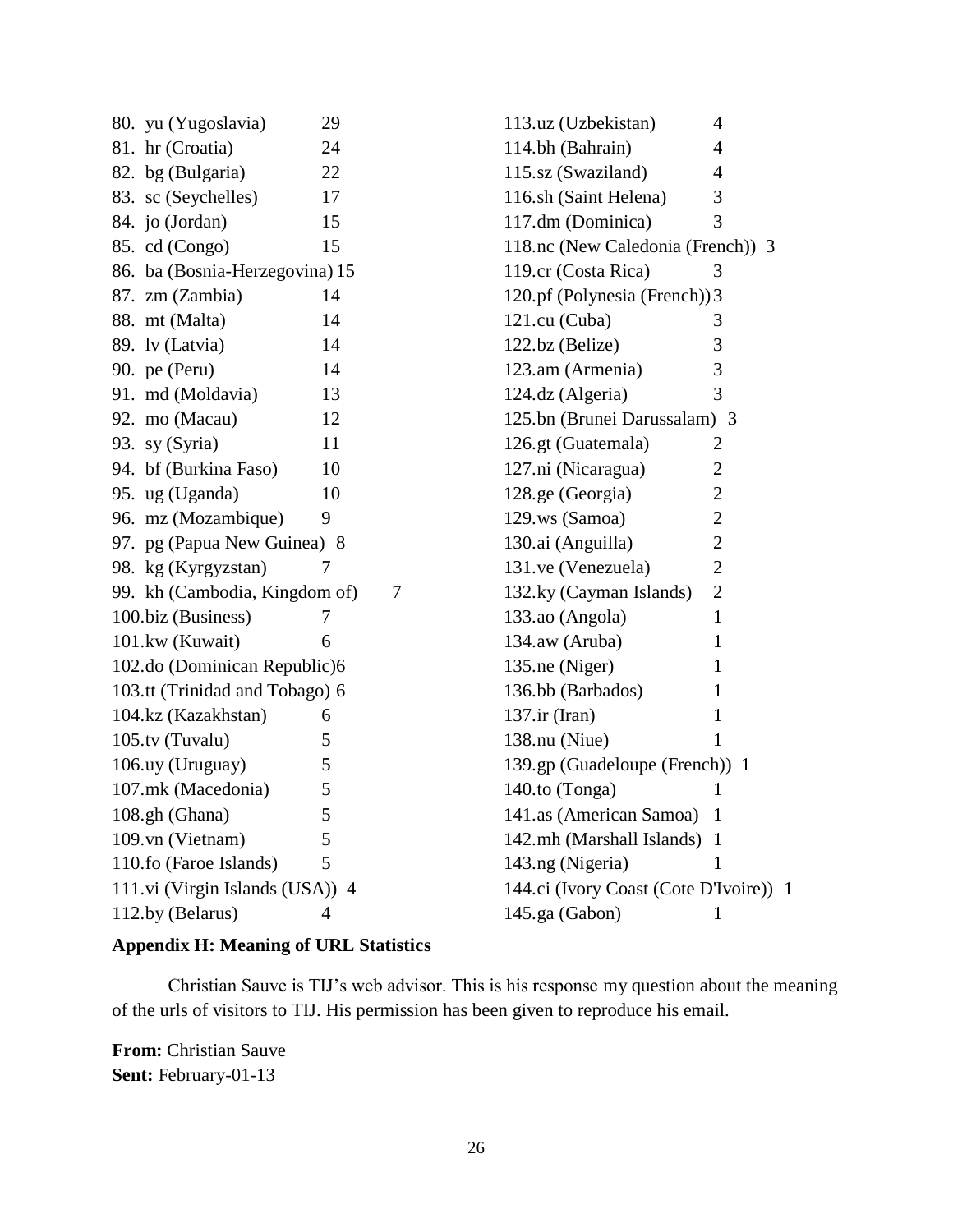## **To:** Eleanor Glor **Subject:** RE: TIJ web statistics for 2012

The best way to look at it the category "URLs of visitors sources/referrals" is from afar, as evidence on how the content is being used or referred to elsewhere on the web.

Looking at the longer top-50 lists (interesting sampling of the more popular referrals attached), I see...

-Mostly referrals from Google and other search engines, which is reasonable enough for a content-rich site like innovation.cc

-Some links from wikipedia, which you should be proud of: en.wikipedia.org/wiki/Entropy:\_A\_New\_World\_View en.wikipedia.org/wiki/Heterophily en.wikipedia.org/wiki/List\_of\_types\_of\_systems\_theory en.wikipedia.org/wiki/Potash\_Corporation\_of\_Saskatchewan en.wikipedia.org/wiki/Town\_and\_gown

-Some traction from Facebook, link shorteners and webmail clients, evidence that content from the innovation.cc site is being shared.

-References from online learning management software, evidence that material from TIJ is being used in training and courses

-Quite a few links from pages with "library" or "resources" in the URL, suggesting that TIJ is listed as a reference resource.

-Mentions from scholarly blogs and academia pages, which is another thing to be proud of.

\* \* \* \*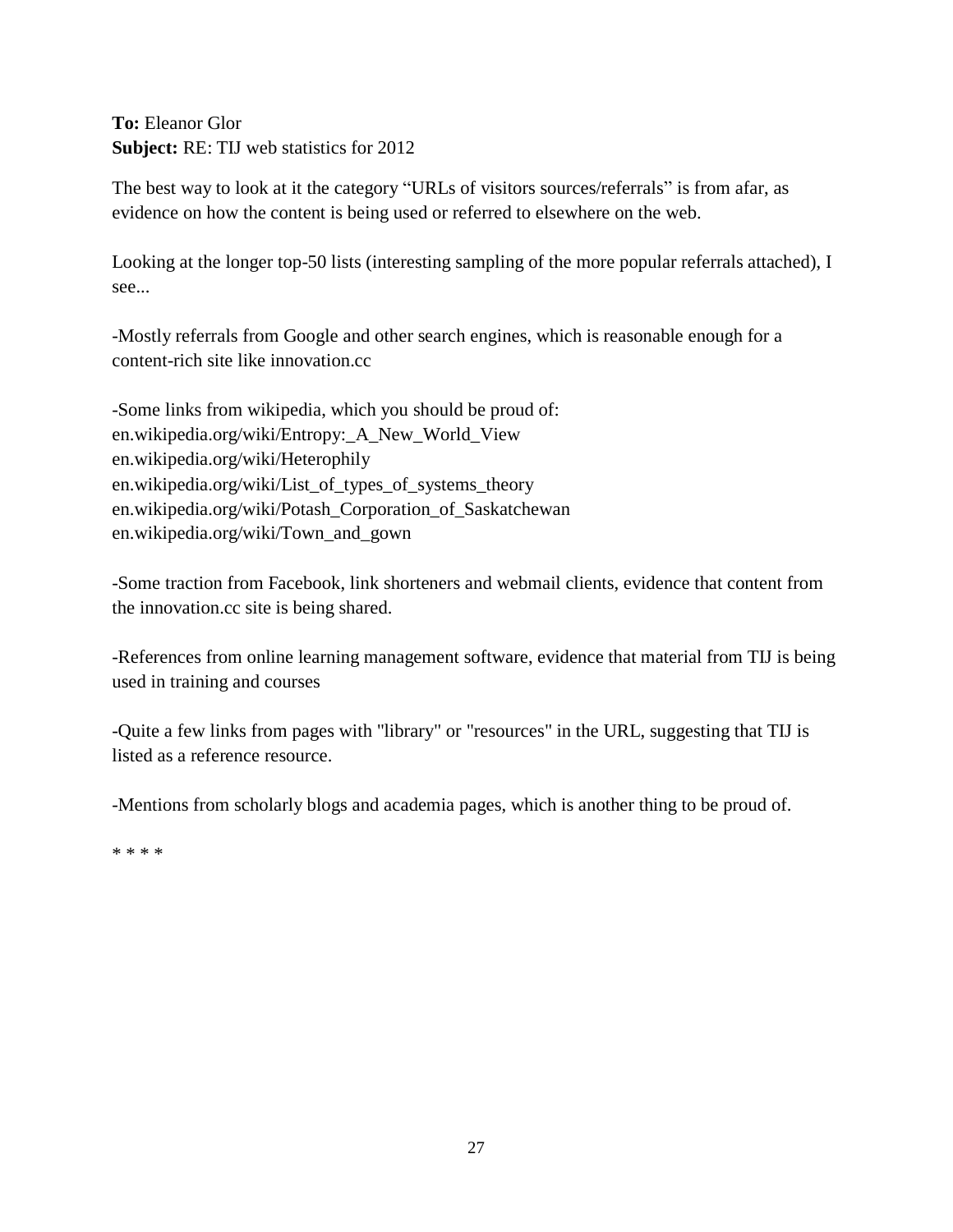List of links sampled from the top 300 results: (the number after the URL is the number of visits that URL sent your way in the last 12 months)

ablogaboutschool.blogspot.com/2011/08/treating-kids-like-pets-continued.html 10

angel03.gcu.edu/AngelUploads/Content/COM126\_LOR/\_assoc/1C10FA340EB24C7B972BC34 50A5D6DDE/syllabus\_COM126\_2.1.syllabus.htm 94

angel04.gcu.edu/AngelUploads/Content/LDR805\_LOR/\_assoc/BF4364A445B947A9960D0857 109E831F/lecture\_LDR805\_2.1\_1.intro.htm 29

blogs.technet.com/b/cdnitmanagers/archive/2007/08/07/an-interview-with-dr-paul-crookallleading-government-and-executive-thought-leaderaspx 10

derstandard.at/1334797056436/Arbeitspsychologie-Die-Folgen-des-Praesentismus 18

elqasmi.wordpress.com/publication-congres/ 24

faculty.virginia.edu/CFSW/papers.html 21

freshconsulting.com/what-is-innovation/ 11

gla.ac.uk/file.php/2574/MSc\_PO\_Tutorial\_prog\_2013.docx 40

govspace.gov.au/innovation-101/would-you-like-to-know-more/ 75

healthpopuli.com/2012/11/06/innovating-health-at-the-point-of-care-just-in-time-evidencebased-information/ 96

inventta.net/radar-inovacao/noticias/exploramos-alguns-sites-internacionais-relacionados-ainovacao/ 23

itgau.org/certificateprogram/courses 15

jnu.ac.in/Library/Online\_Journals.htm 55

managementhelp.org/blogs/training-and-development/2011/08/31/defining-accepting-andtraining-innovation-part-one/ 10

psmprogram.gov.au/participants/resources\_unit\_two.htm 12

socialwork.illinois.edu/people/faculty/lindseyBrendaCoble.html 12

teachingcommons.cdl.edu/cdip/facultyresearch/Writingeverythingup.html 29

vic.gov.au/government-initiatives/government-and-politics/collaborative-innovation-in-thepublic-sector.html 28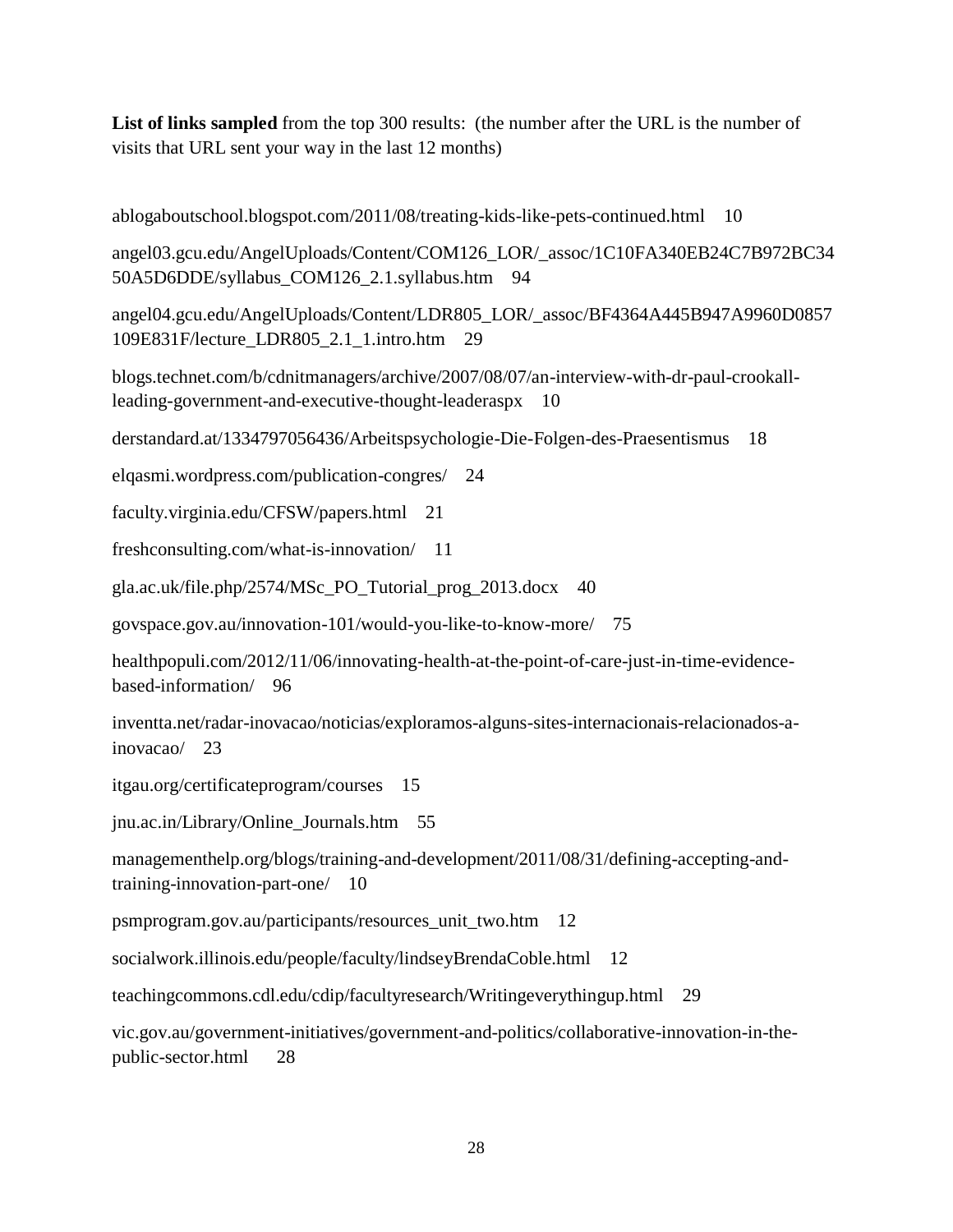[www.ameppa.org/Journals.html](http://www.ameppa.org/Journals.html) 20

www.banque-pdf.fr/fr correction-etude-de-cas-management-de-la-qualite.html 12

[www.cga-pdnet.org/en-CA/PDResources/2010/Pages/sg-mar12-causton-](http://www.cga-pdnet.org/en-CA/PDResources/2010/Pages/sg-mar12-causton-DoesFullAccrualAccountingEnhanceAccountability.aspx)[DoesFullAccrualAccountingEnhanceAccountability.aspx](http://www.cga-pdnet.org/en-CA/PDResources/2010/Pages/sg-mar12-causton-DoesFullAccrualAccountingEnhanceAccountability.aspx) 24

[www.citehr.com/194328-suggestion-interviewing-freshers.html](http://www.citehr.com/194328-suggestion-interviewing-freshers.html) 11

[www.ehow.com/info\\_8722454\\_organizational-change-models-theories.html](http://www.ehow.com/info_8722454_organizational-change-models-theories.html) 13

[www.enap.ca/enap/2893/Publications.enap](http://www.enap.ca/enap/2893/Publications.enap) 45

[www.europe-innova.eu/web/guest/library/innovation-policy-journals](http://www.europe-innova.eu/web/guest/library/innovation-policy-journals) 115

[www.extpdf.com/correction-etude-de-cas-management-de-la-qualite-pdf.html](http://www.extpdf.com/correction-etude-de-cas-management-de-la-qualite-pdf.html) 11

[www.gttp.org/pages/research-award-guidelines](http://www.gttp.org/pages/research-award-guidelines)

[www.helsebiblioteket.no/Samfunnsmedisin+og+folkehelse/Samhandling/Artikler/Ny+forskning](http://www.helsebiblioteket.no/Samfunnsmedisin+og+folkehelse/Samhandling/Artikler/Ny+forskning+p%C3%A5+samarbeid.143558.cms) [+p%C3%A5+samarbeid.143558.cms](http://www.helsebiblioteket.no/Samfunnsmedisin+og+folkehelse/Samhandling/Artikler/Ny+forskning+p%C3%A5+samarbeid.143558.cms) 16

[www.helsebiblioteket.no/samfunnsmedisin-og-folkehelse/samhandling/artikler/ny-forskning](http://www.helsebiblioteket.no/samfunnsmedisin-og-folkehelse/samhandling/artikler/ny-forskning-p%C3%A5-samarbeid)[p%C3%A5-samarbeid](http://www.helsebiblioteket.no/samfunnsmedisin-og-folkehelse/samhandling/artikler/ny-forskning-p%C3%A5-samarbeid) 10

[www.henryagiroux.com/Commentaries.html](http://www.henryagiroux.com/Commentaries.html) 24

[www.itgau.org/certificateprogram/courses](http://www.itgau.org/certificateprogram/courses) 69

[www.iveybusinessjournal.com/topics/the-organization/successes-and-potential-obstacles-to](http://www.iveybusinessjournal.com/topics/the-organization/successes-and-potential-obstacles-to-change-management-in-the-public-service)[change-management-in-the-public-service](http://www.iveybusinessjournal.com/topics/the-organization/successes-and-potential-obstacles-to-change-management-in-the-public-service) 11

[www.mendeley.com/research/innovation-healthcare-delivery-systems-conceptual-framework-1/](http://www.mendeley.com/research/innovation-healthcare-delivery-systems-conceptual-framework-1/)  19

[www.peopleandplace.net/on\\_the\\_wire/2011/4/4/westley\\_and\\_antadze\\_social\\_and\\_institutional\\_](http://www.peopleandplace.net/on_the_wire/2011/4/4/westley_and_antadze_social_and_institutional_entrepreneurs) [entrepreneurs](http://www.peopleandplace.net/on_the_wire/2011/4/4/westley_and_antadze_social_and_institutional_entrepreneurs) 10

[www.virginia.edu/vpr/sustain/BayGame/publications/](http://www.virginia.edu/vpr/sustain/BayGame/publications/) 161

[www.worldchanging.com/local/canada/](http://www.worldchanging.com/local/canada/) 14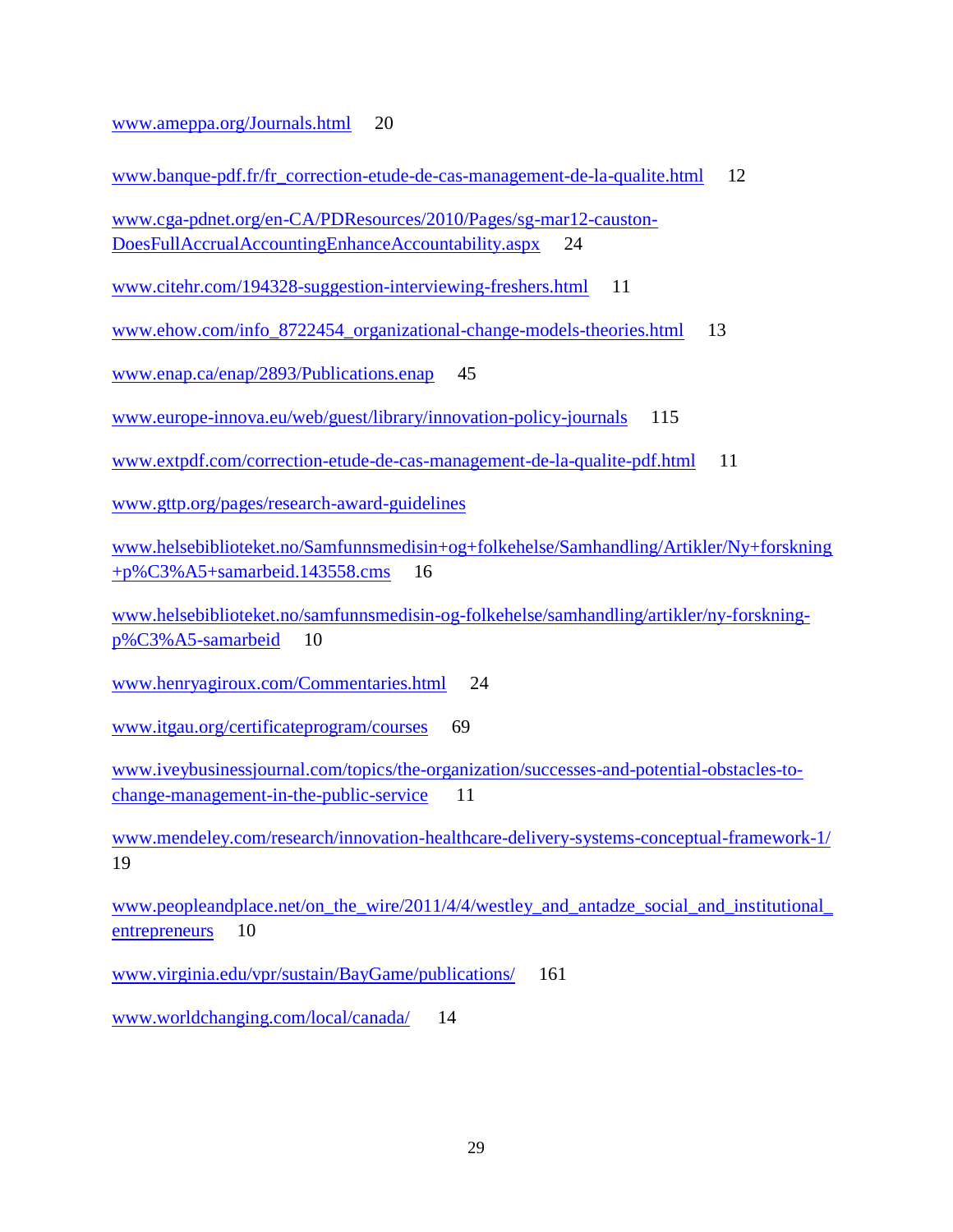## **Appendix I: Section Rapports**

## **Peer-Reviewd Papers (formerly Scholarly-style papers)**

No report

## **Discussion Papers and Case Studies**

No report

## **Book Reviews**

No report

## **La Revue de l'innovation : La Revue de l'innovation dans le secteur public**

- **1. Numbers of articles published : 2**
- **2.** La Revue de l'innovation demeure active en publiant en français de façon régulière. En 2012, nous avons publié un article intitulé *Qui sont les auteurs de la performance collective locale* et un document de discussion qui porte le titre *De l'objet aux valeurs communes : quelles principes pour la coordination des acteurs dans les PPP agissant dans le domaine de l'aide à la santé ?* qui sont tous deux parus dans le troisième numéro de l'année.

## **3. Number of articles submitted to LRI in 2012: 7**

- Nous avons reçu sept soumissions dont quatre ont été rejetés et trois ont été acceptés ou ont été renvoyés aux auteurs pour y apporter des révisions.
- Nouvelles Technologies d'Information et de Communication TIC, réalités et impacts sur l'analyse concurrentielle : Cas de la Grande Firme Publique Tunisienne
- NTIC clés de la modernisation Technologique et Organisationnelle de l'entreprise & rôle déterminé des dirigeants pour la bonne conduite : Application à la Firme Minière Tunisienne CPGT
- TIC, Networking et pôles de compétitivité : Etude de cas du modèle Tunisien
- Gouvernance de l'espace portuaire et compétitivité des économies arabes : le cas de la réforme portuaire au Maroc
- La revitalisation urbaine intégrée à Montréal : L'intersectorialité dans l'action collective locale\*